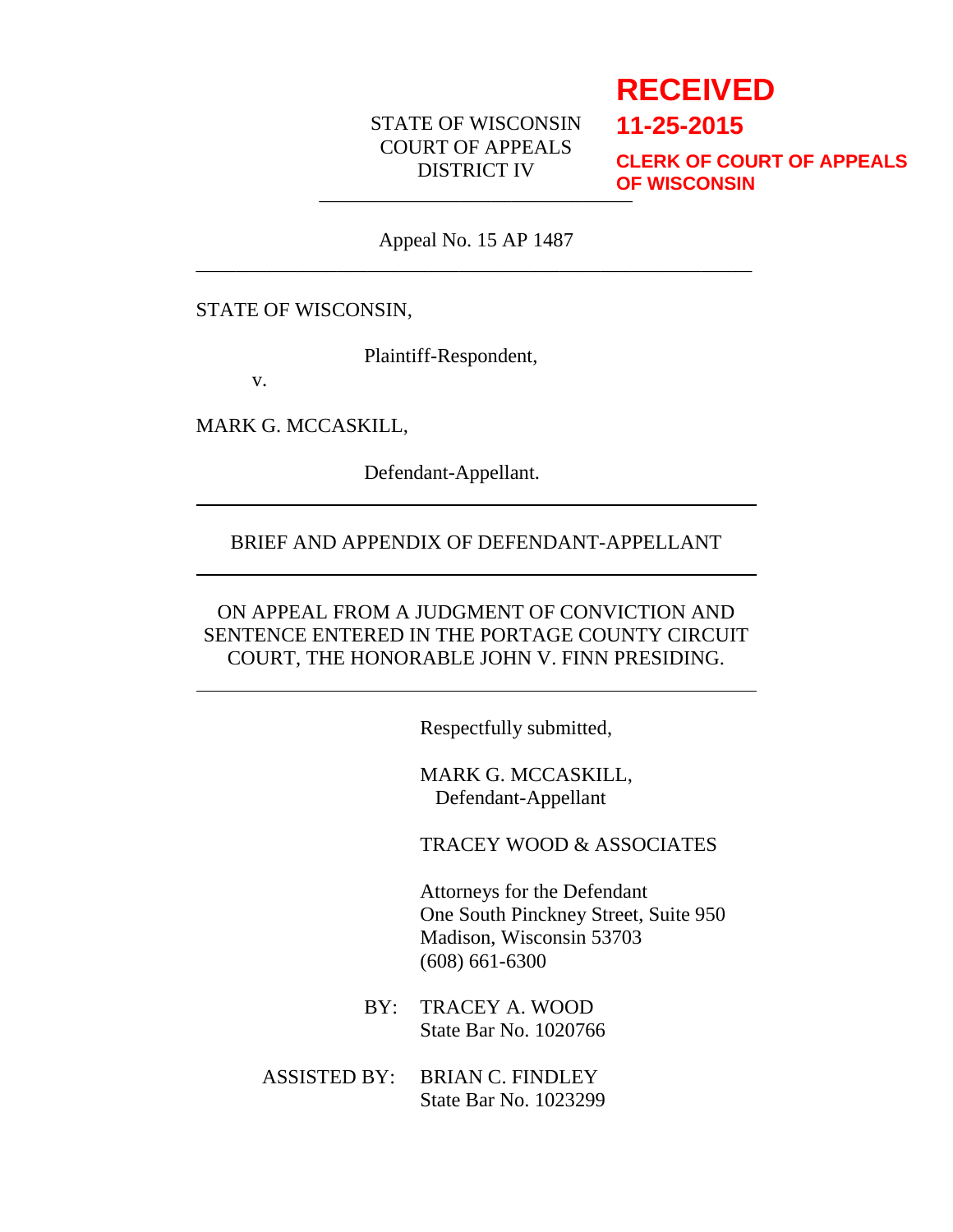# TABLE OF CONTENTS

|                 | <b>Table of Authorities</b>                                                                                                                                                                                               | 3      |
|-----------------|---------------------------------------------------------------------------------------------------------------------------------------------------------------------------------------------------------------------------|--------|
|                 | Statement of the Issues                                                                                                                                                                                                   | 5      |
|                 | <b>Statement on Publication</b>                                                                                                                                                                                           | 6      |
|                 | <b>Statement on Oral Argument</b>                                                                                                                                                                                         | 6      |
|                 | <b>Statement of the Case and Facts</b>                                                                                                                                                                                    | $\tau$ |
| <u>Argument</u> |                                                                                                                                                                                                                           | 15     |
| I.              | A person has not operated a parked vehicle<br>merely by being in the driver's seat with the lights<br>on but with no evidence that he drove the car,<br>started it, or even that the keys were in the<br><i>ignition.</i> | 15     |
| II.             | was insufficient to convict<br>The evidence<br>McCaskill of operating with a prohibited alcohol<br>concentration where there was no evidence that<br>he operated the vehicle.                                             | 19     |
| Ш.              | McCaskill's 2005 conviction should be excluded<br>for sentencing purposes because it was entered in<br>violation of the right to counsel and because it<br>was not knowingly, intelligently, and voluntarily<br>entered.  | 20     |
| IV.             | This Court should grant a new trial in the interests<br>of justice because the real controversy was not<br>fully and fairly tried.                                                                                        | 29     |
| Conclusion      |                                                                                                                                                                                                                           | 31     |
| Certification   |                                                                                                                                                                                                                           | 34     |
| Certification   |                                                                                                                                                                                                                           | 35     |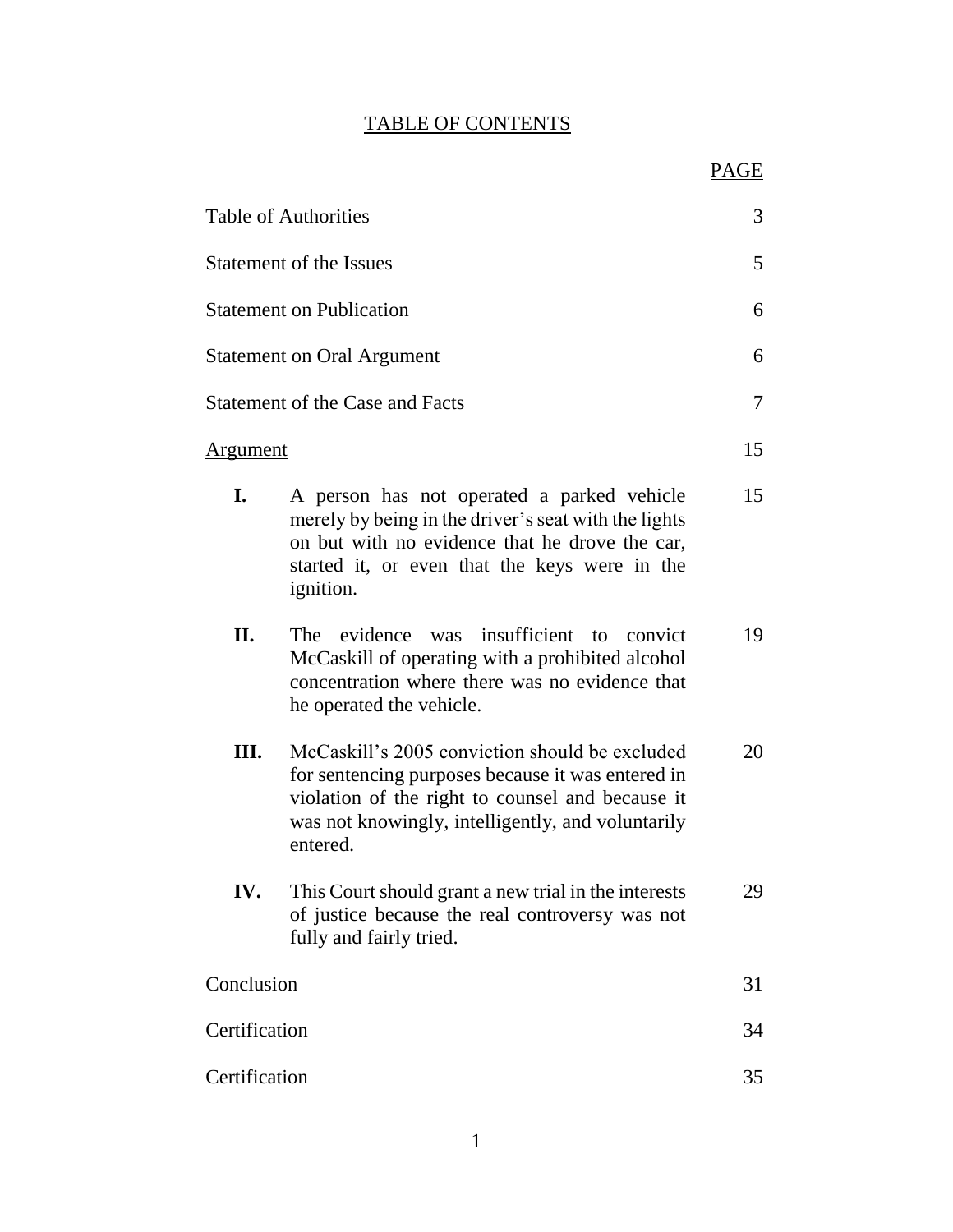# Appendix

| Table of Contents                                | 36     |
|--------------------------------------------------|--------|
| Portion of Transcript of Trial Court's Decisions | $A-1$  |
| <b>Judgment of Conviction</b>                    | $A-10$ |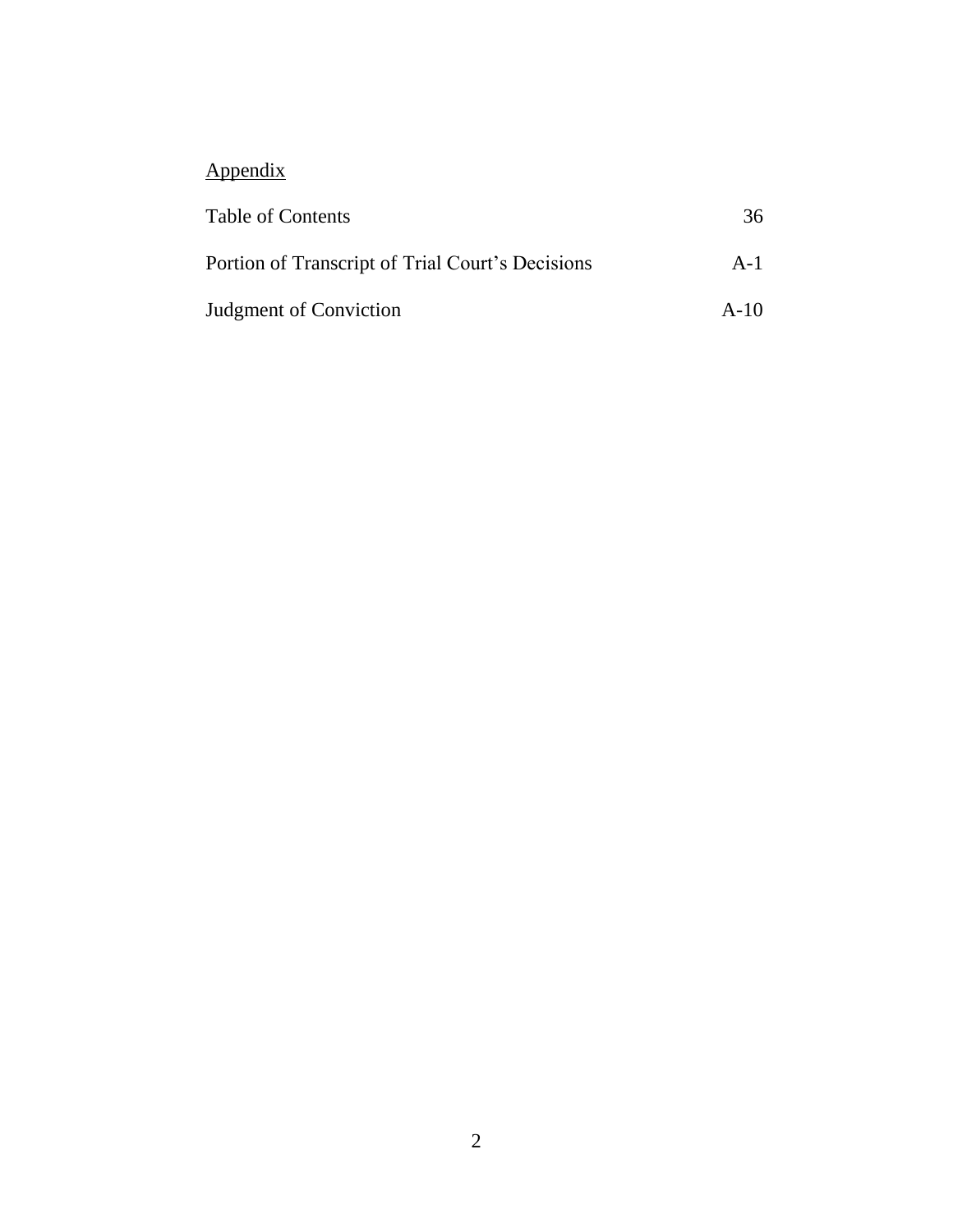# TABLE OF AUTHORITIES

## CASES

| Brinegar v. United States,                          |
|-----------------------------------------------------|
|                                                     |
| D'Huyvetter v. A.O. Smith Harvestore Products,      |
|                                                     |
| Foseid v. State Bank of Cross Plains,               |
| 197 Wis. 2d 772, 451 N.W.2d 203 (Ct. App. 1995) 19  |
| Milwaukee County v. Proegler,                       |
| 95 Wis. 2d 614, 291 N.W.2d 608 (Ct. App. 1980) 17   |
| Pickens v. State,                                   |
|                                                     |
| State v. Baker,                                     |
|                                                     |
| State v. Bangert,                                   |
| 131 Wis. 2d 246, 389 N.W.2d 12 (1986) 26, 27, 28    |
| State v. Blatterman,                                |
|                                                     |
| State v. Ernst,                                     |
| 2005 WI 107, 238 Wis. 2d, 699 N.W.2d 92  21, 23, 24 |
| State v. Hahn,                                      |
| 2000 WI 118,, 238 Wis. 2d 889, 618 N.W.2d 528  20   |
| State v. Hayes,                                     |
|                                                     |
| State v. Hoppe,                                     |
|                                                     |
| State v. Klessig,                                   |
|                                                     |
| State v. Modory,                                    |
| 204 Wis. 2d 538, 555 N.W.2d 399 (Ct. App. 1996) 17  |
| State v. Peters,                                    |
|                                                     |
| State v. Poellinger,                                |
|                                                     |
| Village of Cross Plains v. Haanstad,                |
| 2006 WI 16, 288 Wis. 2d 573, 709 N.W.2d 447  17, 18 |
| Vollmer v. Luety,                                   |
|                                                     |
| Washburn County v. Smith,                           |
|                                                     |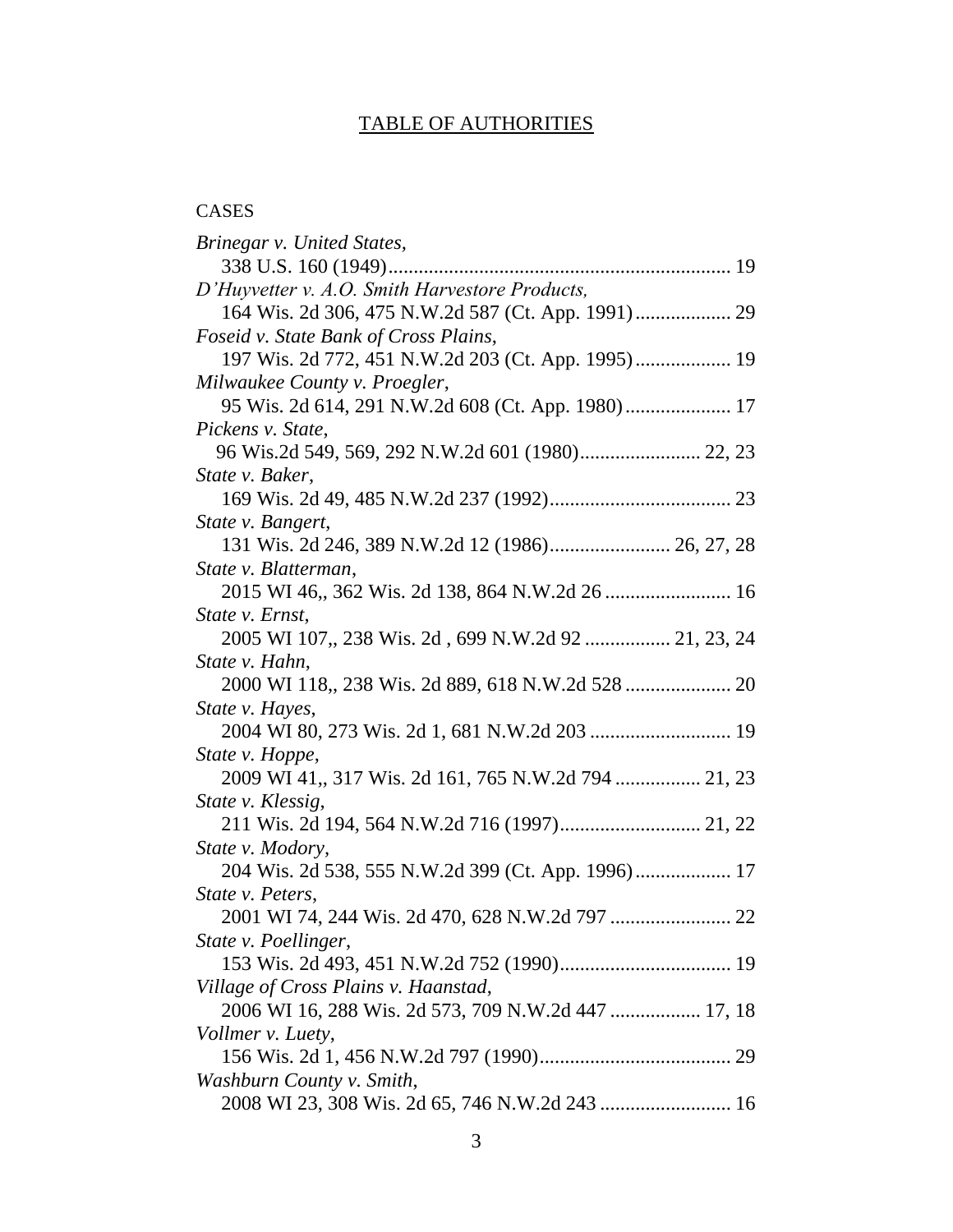| Westfall v. Kottke, |  |  |
|---------------------|--|--|
|                     |  |  |

### **STATUTES**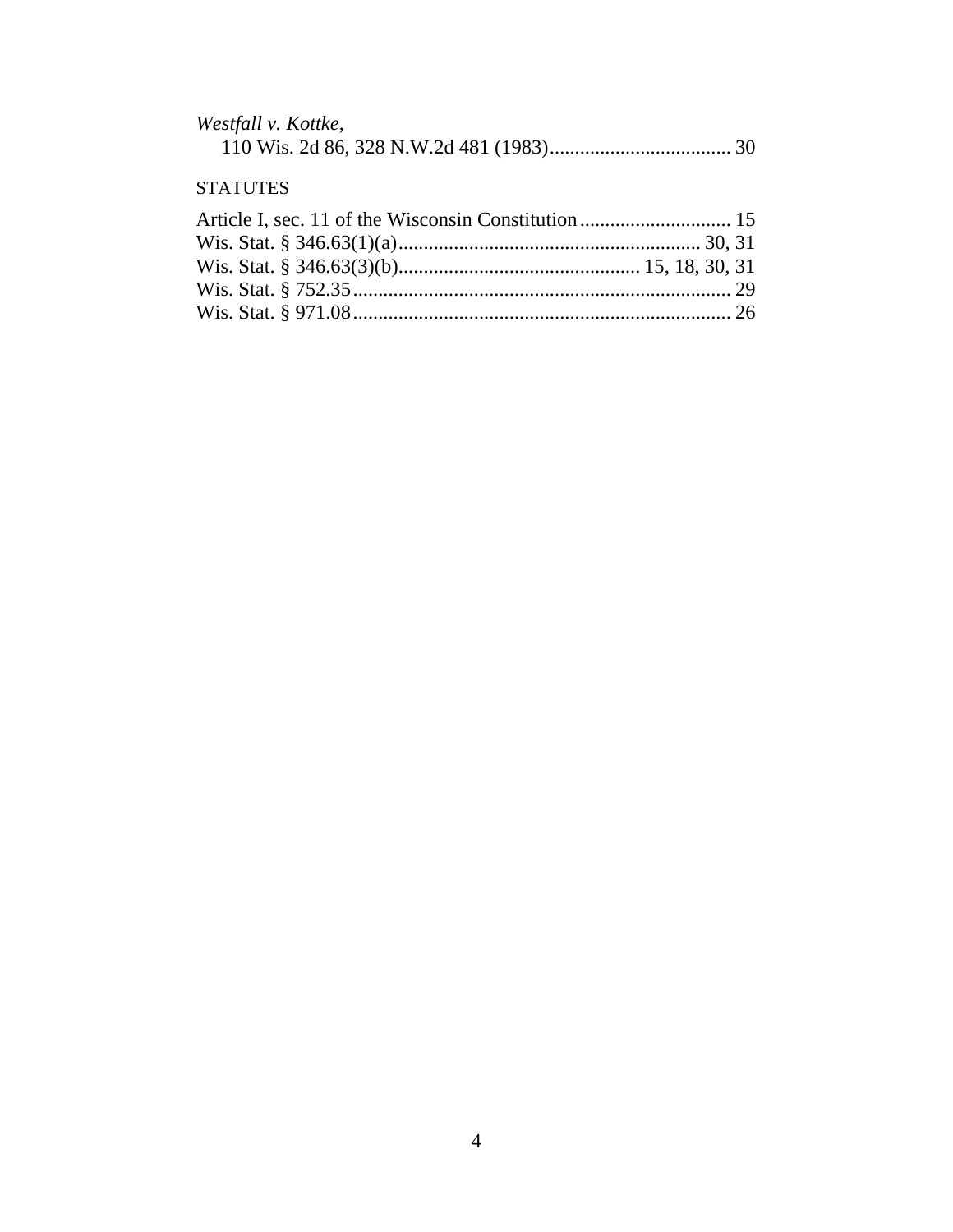#### STATEMENT OF THE ISSUES

1. Has a person operated a parked vehicle merely by being in the driver's seat with the lights on but with no evidence that he drove the car, started it, or even that the keys were in the ignition?

> The trial court denied a motion to suppress, and a jury found McCaskill not guilty of operating a motor vehicle under the influence of an intoxicant but found him guilty of operating a motor vehicle with a prohibited alcohol concentration.

2. Was the evidence sufficient to convict McCaskill of operating a motor vehicle with a prohibited alcohol concentration where there was no evidence that he operated the vehicle or activated any of its controls?

This issue was preserved by jury trial.

3. Should a prior offense be excluded for the purposes of sentencing enhancement where McCaskill was convicted in violation of the right to counsel and where his plea was not knowing, intelligent, and voluntary?

> The trial court denied both of these claims raised prior to trial.

4. Should this court grant a new trial in the interests of justice where the verdicts were inconsistent?

> The jury returned a guilty verdict for operating a motor vehicle with a prohibited alcohol concentration but acquitted for operating a motor vehicle while under the influence of an intoxicant. Since the issue at trial was whether Mr. McCaskill operated the vehicle and not whether he was under the influence, these verdicts are logically inconsistent. Whether the inconsistency requires relief was not addressed in the trial court.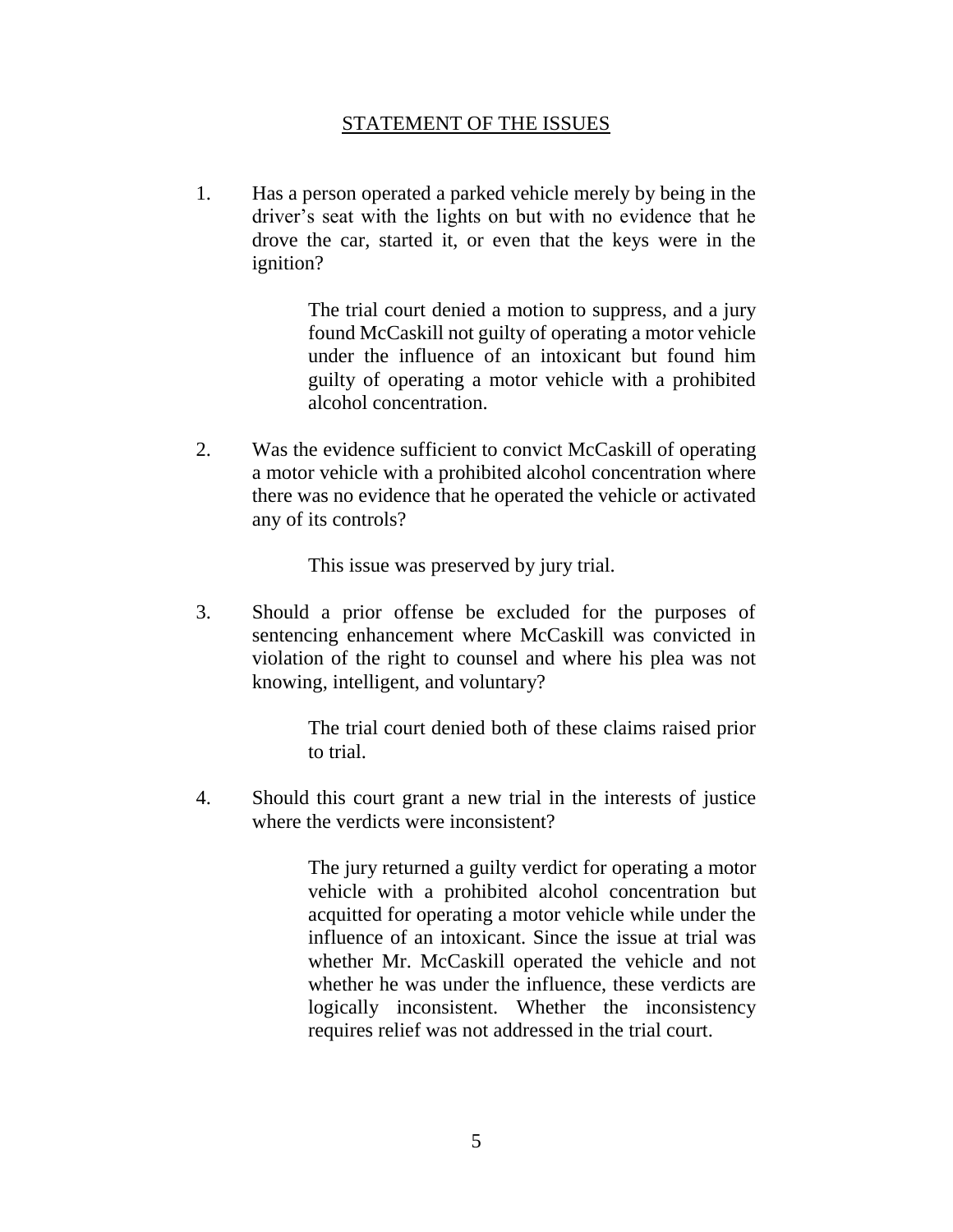#### STATEMENT ON PUBLICATION

Defendant-appellant recognizes that this appeal, as a one-judge appeal, does not qualify under this Court's operating procedures for publication. Hence, publication is not sought.

#### STATEMENT ON ORAL ARGUMENT

Oral argument would be appropriate in this case only if the Court concludes that the briefs have not fully presented the issues being raised on appeal.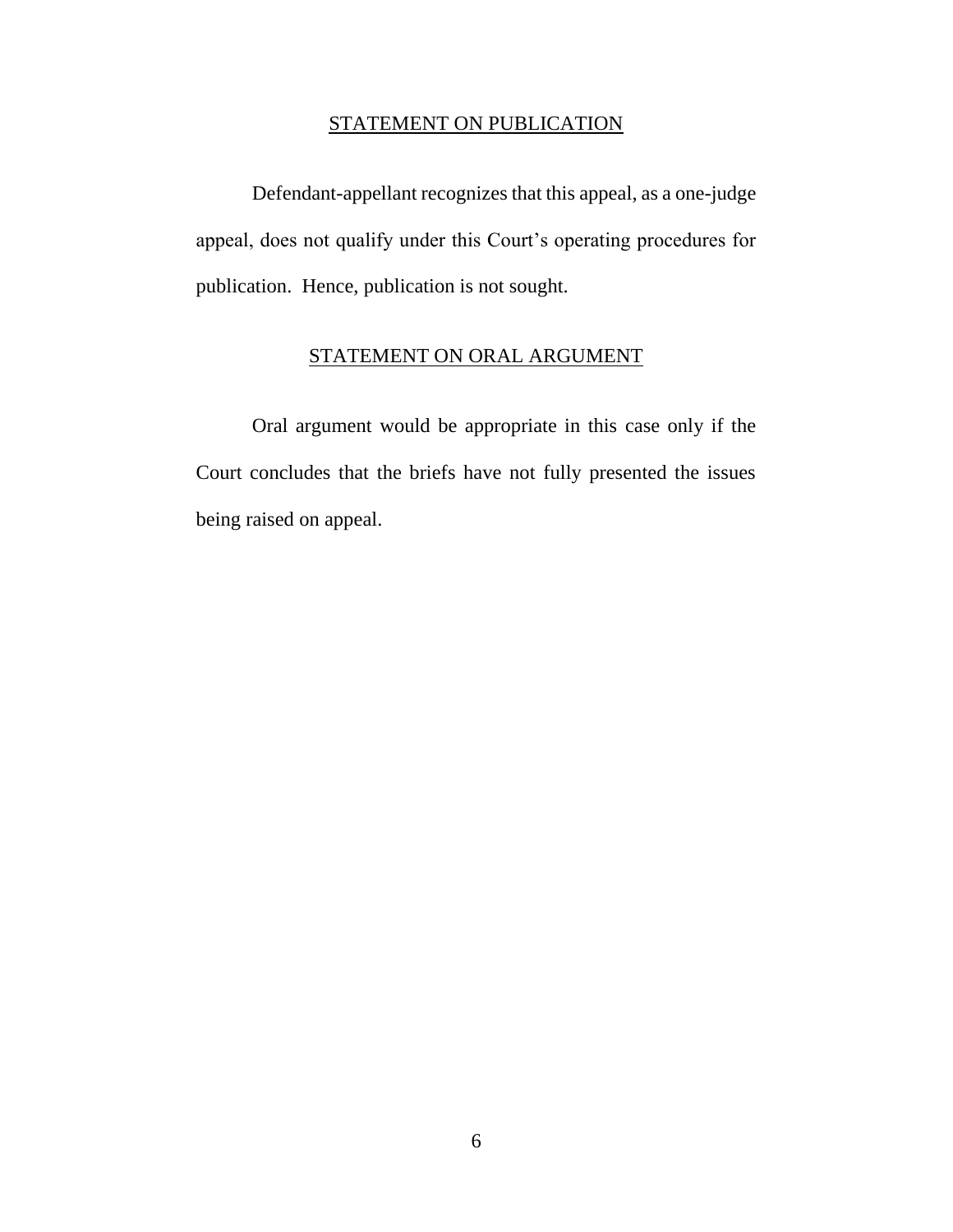#### **STATEMENT OF THE CASE AND FACTS**

The facts are undisputed. On August 31, 2011 at 12:30 a.m., police officers investigated a report that a vehicle had been parked in front of a home in Plover for approximately an hour with the lights on. (31:5). The officers who responded found that the vehicle was parked off to the side of the road and was not impeding traffic. There was someone in the driver's seat. (31:6). That person was the defendant, Mark McCaskill. Mr. McCaskill rented the vehicle in Mosinee four hours earlier. (31:7). Mr. McCaskill was sleeping and wore no shirt, socks, or shoes. Neither officer recalled whether the vehicle was running (31:8, 29) or whether they "located the keys or not." (31:24, 33). The officers could not rouse McCaskill, who smelled of alcohol and vomited on himself at one point, (13) and they eventually had him transported to the hospital where they did a blood draw. His blood was tested as containing .263 blood alcohol content. Approximately two hours later the officers went back to the hospital where all McCaskill said that he remembered was that he had been at a friend's house, had a drink with her, and he woke up at the hospital. He could not recall anything in between leaving his friend's house and awaking at the hospital. (31:17).

Prior to trial McCaskill filed a motion to suppress evidence arguing that the stop and arrest were unlawful. (37). At the motion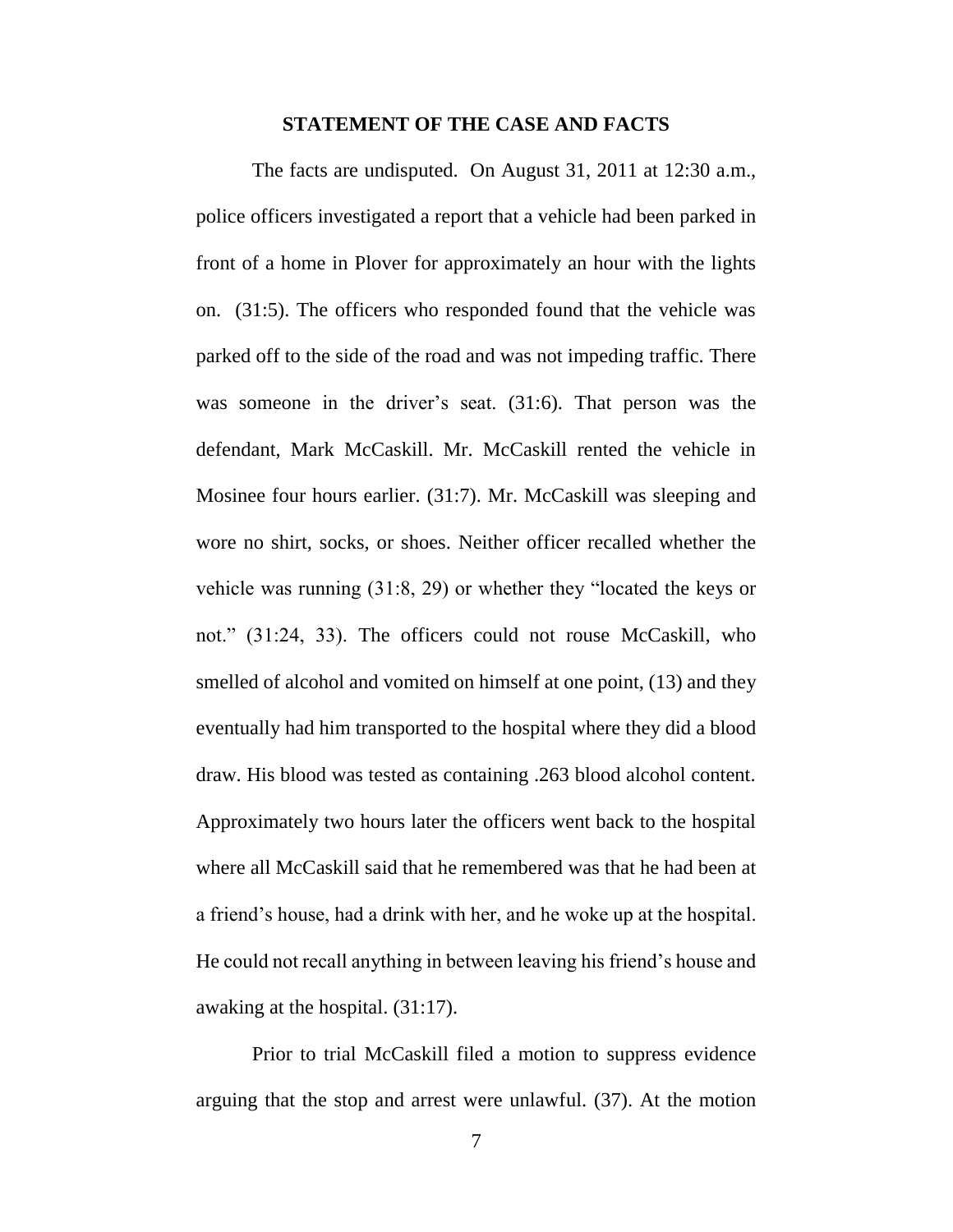hearing held on November 2, 2012, the court found that "[n]either officer recalls whether or not the vehicle—whether the engine was running on the subject vehicle." (31:41). One officer could not recall if they located the keys to the vehicle or not, while the other one first claimed they were in the ignition but then retracted that claim and said that "he really does not recall." (31:44). Based on the above record, the court denied the motion because "it's more likely than not it's probable the defendant was the operator of the vehicle." (31:46).

At the motion hearing, officer Jeffrey Thomas of the Village of Plover Police Department testified that on August 31, 2011 a call was placed that led to him being dispatched because a resident in the area was concerned that a vehicle that had been parked in front of the resident's home for approximately an hour with the lights on. The caller wanted the vehicle checked. (31:5). Police were dispatched and found the vehicle parked off to the side of the road. It was not illegally parked or impeding traffic. (31:6). That individual in the vehicle was identified as Mark McCaskill. (31:14).

Later at the hospital, Mr. McCaskill had no recollection of driving the vehicle. (31:17).

The officer confirmed that he did not recall whether or not the car was running when he arrived at the scene. (31:18). He agreed that if the car had been running he would have reported that fact. (31:19)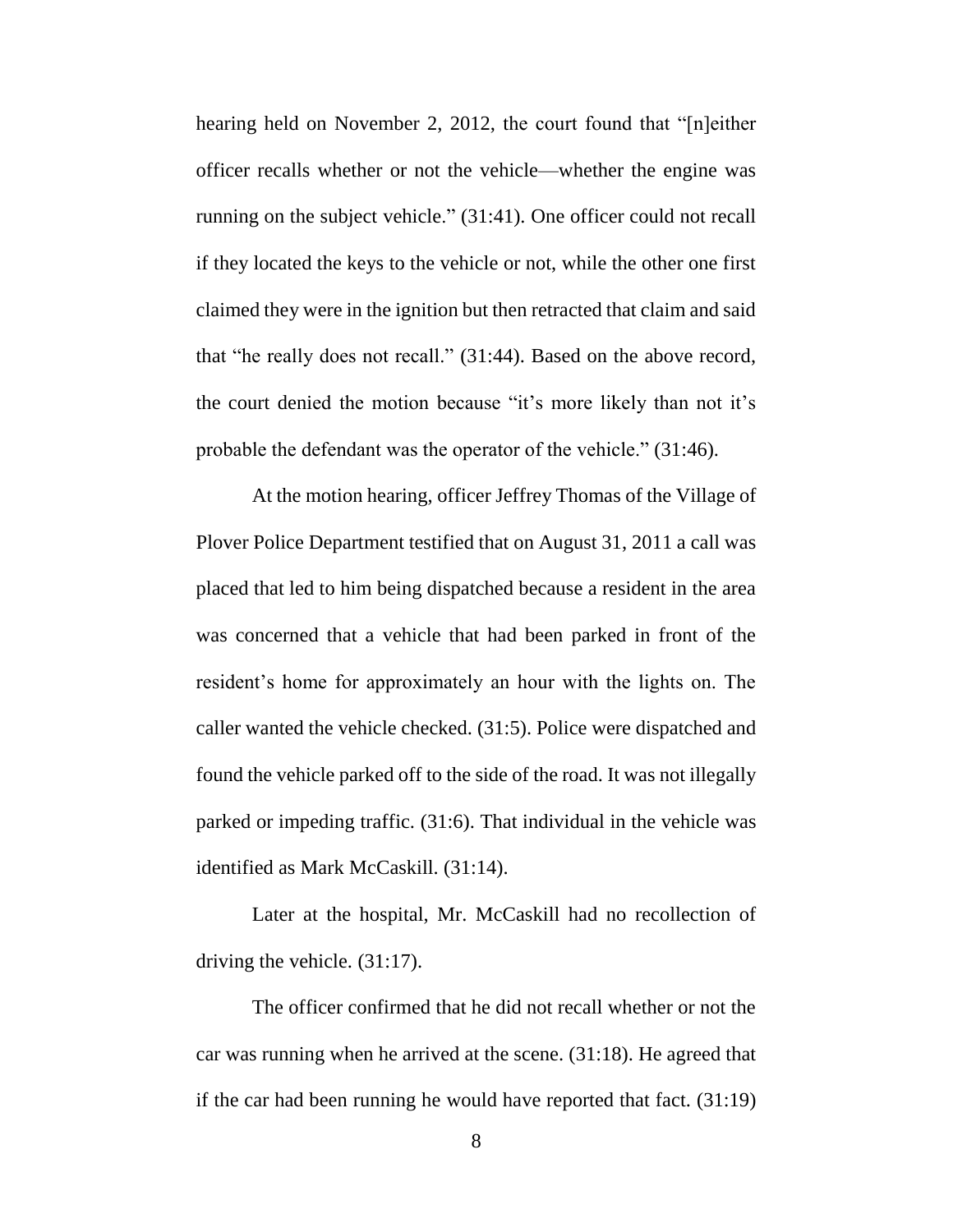The lights were, however, working. (31:18). He did not recall if keys to the car were ever located. (31:24).

There was no testimony that car keys were located for that vehicle on Mr. McCaskill or anywhere else.

Mr. McCaskill did not recall driving but he did recall being at his ex-wife's house. He did drink at his ex-wife's house that evening. (31:23).

The State then called officer Josh Pagel. He also did not recall the car running; however, he believed the keys were in the ignition. He did not write a report indicating that. (31:32). He admitted, however, that he was not the lead officer. That was officer Thomas. Thomas did not recall the keys being in the ignition nor whether they were ever found. (31:32, 24, 19). Officer Pagel admitted that he did not recall if any keys were taken into property or if they were ever noted in any report. (31:33).

Officer Pagel also stated that the police, at some point, found paperwork in the vehicle that belonged to a rental company with Mr. McCaskill's information on it. (31:33). The officer did not recall if the rental agreement indicated an address for Mr. McCaskill. The officer also did not recall looking at Mr. McCaskill's driver's license to see if he lived in the area or not. (34).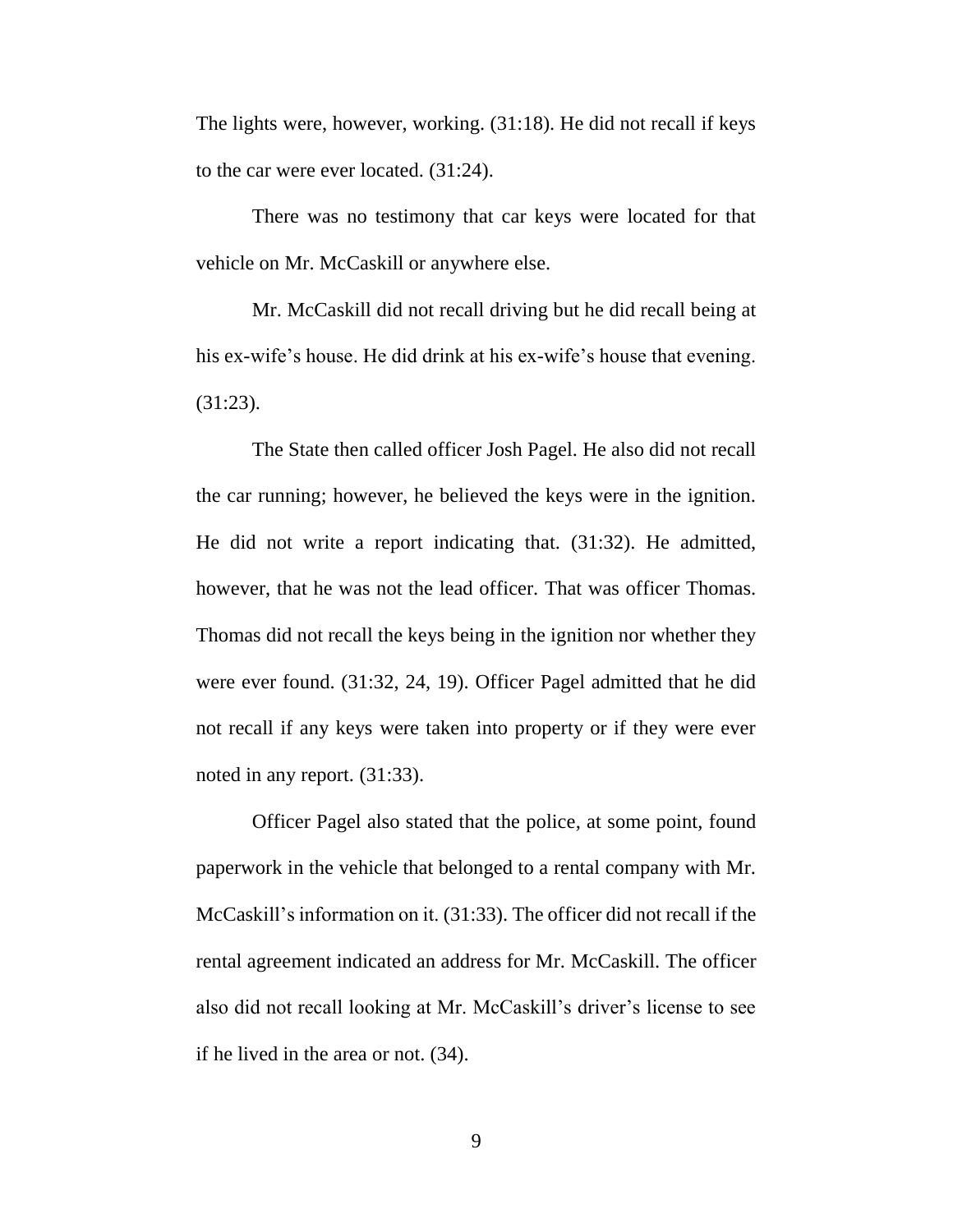#### The Court stated:

I think that there's reasonable inferences here and circumstantial evidence from which the Court concludes that it's more likely than not it's probable that the defendant was the operator of the vehicle. It's probable that the defendant was under the influence of alcohol at the time given the fact that he was unconscious – or nonresponsive. We know he had a drink, and there was this odor of alcohol in the vehicle, and the defendant threw up.

I think that's sufficient probable cause, and therefore the motion is denied. (31: 46).

The defendant filed a motion and affidavit challenging his prior operating a motor vehicle while under the influence of an intoxicant case from 2005. (38; 39; 40). That motion was to exclude evidence of that prior because the defendant was uncounseled and did not waive his right to counsel because the plea to that charge was not knowing, intelligent, and voluntary.

At the motion hearing held on November 2, 2012, the defense argued that there was no plea questionnaire and waiver of rights form filled out as in a normal case. The transcript also showed the trial court in the 2005 case (who was the same judge as in the court below) did not discuss any potential penalties only the plea agreement. There was no indication that Mr. McCaskill was advised of the penalties he was facing or the fact that a plea agreement is only a recommendation to the court and is not binding to the court. (31). The motion had alleged Mr. McCaskill was not aware of the range of penalties he was facing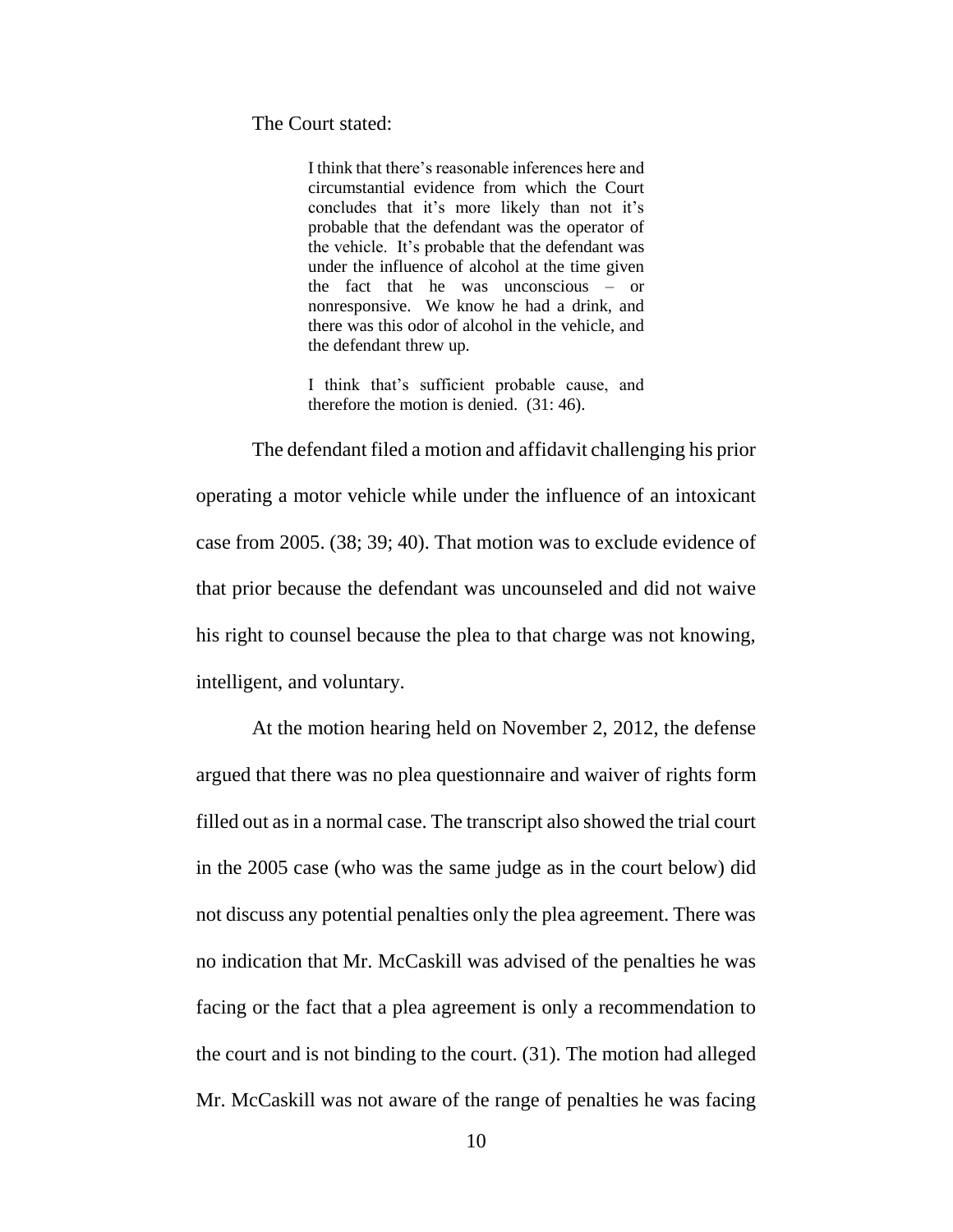nor the maximum penalty and believed that the only penalty he faced was a penalty agreed on by the district attorney. (31; 38; 39; 40:4-9). The prosecutor for the State said he was not convinced that the *prima facie* showing had been made because he felt that there was a false statement in Mr. McCaskill's affidavit saying that at his first appearance in the case, on September 19, 2005, certain things occurred when that was not his first appearance. (31:51). The prosecutor noted that Mr. McCaskill stated, "My attorney told me I should ask for a signature bond." (31:52). The State argued that at the initial appearance in the case, McCaskill understood his right to have an attorney and consulted with an attorney who told him what to say at the initial appearance. (31: 50-52).

The court denied the motion. (31: 56-61). The court did not find that the defense failed to make a *prima facie* showing but found that the record showed that Mr. McCaskill was aware of his right to an attorney. The judge was surprised that other counties used waivers of rights forms or plea forms when a person is appearing *pro se*. (31:59). The court noted that the State recommended the guidelines in the previous case (31:59-60) and that the record showed that the defendant knew at the initial appearance what the maximum penalty could be. (31:60). The court noted that he told the client that he was giving up his right to have an attorney and the defendant understood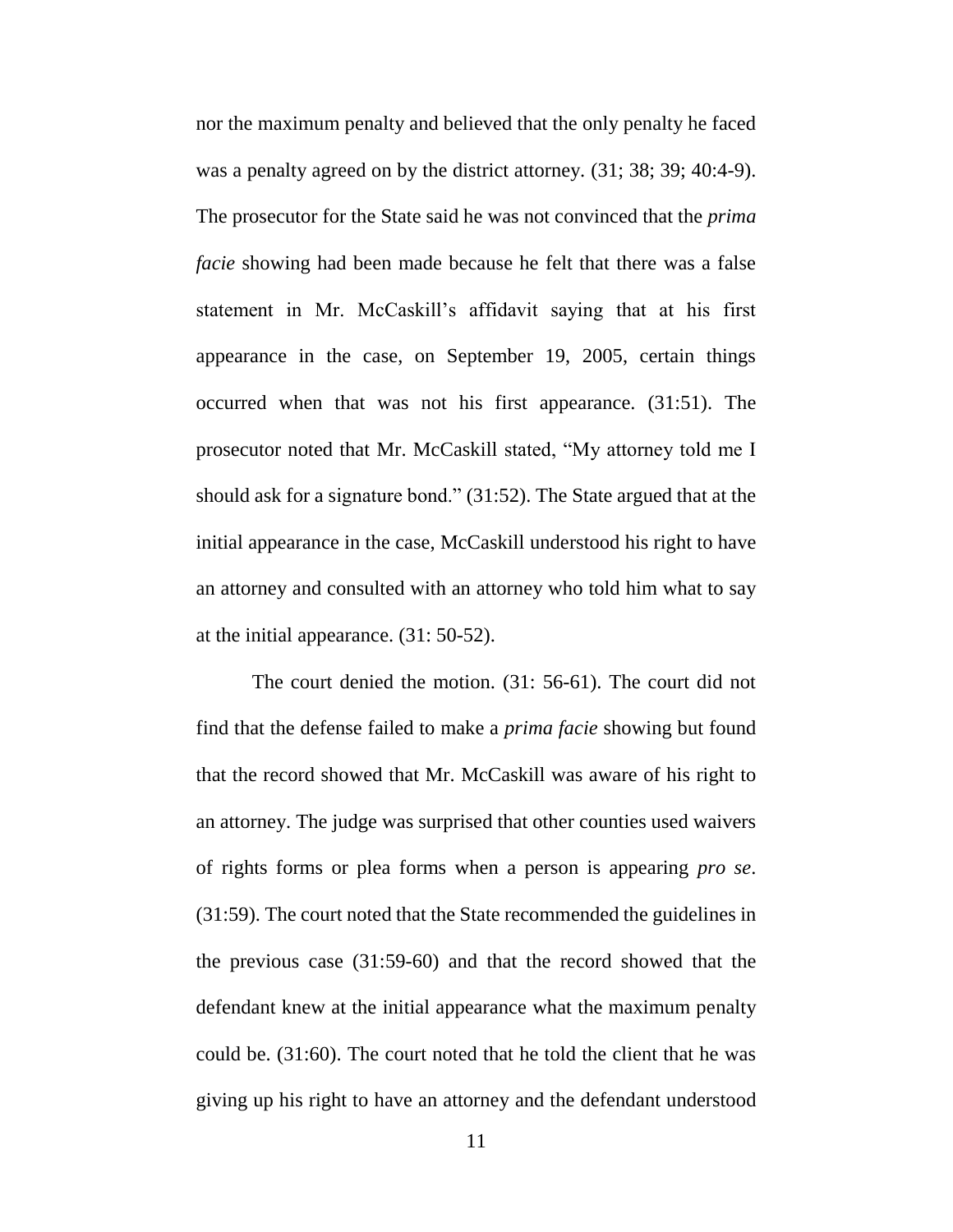that fact. (31:60). The court did agree that Mr. McCaskill was not told the court was not bound by the plea agreement. (31:60). The court, however, found that the record should be sufficient and denied the motion. (31:60-61).

McCaskill also claimed his plea was entered in violation of his right to counsel and his plea had not been knowing, intelligent and voluntary because, "he believed that the penalties he was facing were the penalties he had agreed upon with the district attorney." (31:49). In support of his motions, McCaskill filed an affidavit that alleged that, "At the time I entered the guilty plea, I was not advised of the maximum penalties I faced." (40:2).

The record establishes that McCaskill appeared for a first appearance in the prior case on August 30, 2005, pro se. (35). The court asked McCaskill if he had the complaint, which he did, and whether he wanted it read, which he did not. The court told McCaskill of the penalties and then said, "Do you want to talk to an attorney before proceeding?" McCaskill said "I already got an attorney," and the court accepted McCaskill's not guilty plea. (35:4-5). The attorney McCaskill referenced actually represented him on a different matter and not the pending case. That attorney had simply advised McCaskill to ask for a signature bond. (31:56, 35:6).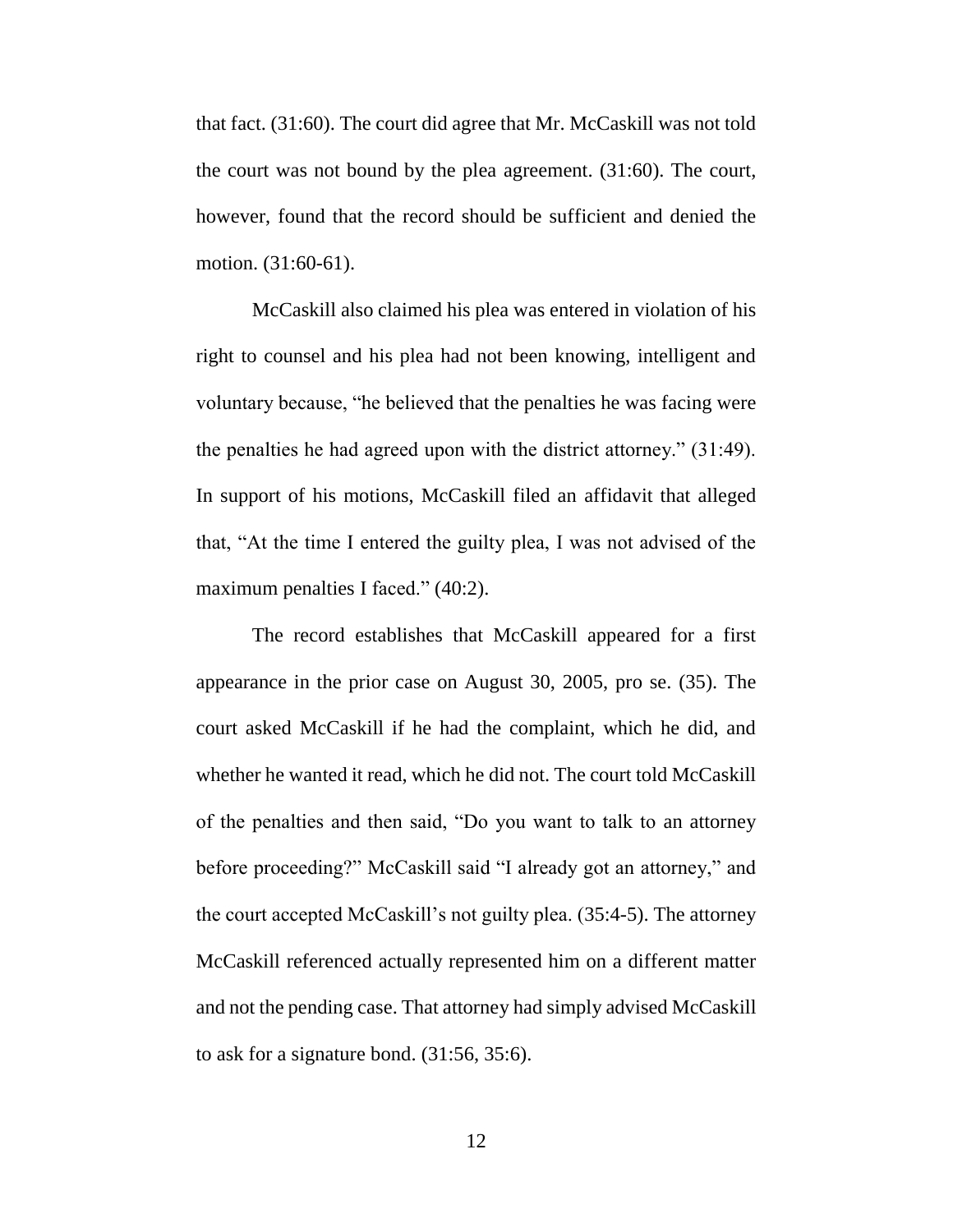At the next hearing (the plea and sentencing) on September 19, 2005, the court did not address whether McCaskill was competent to represent himself. (36). It also did not mention the maximum and minimum penalties. Instead, the court accepted a plea bargain to the aggravated guidelines sentence, asked McCaskill if he understood his various constitutional rights and then accepted the plea. After accepting the plea, the court said it "should ask" if he realized he was giving up his right to be represented by attorney which could be appointed to him at county expense. McCaskill answered, "Yeah." (36:2-6). The court did not ask if McCaskill wished to waive his right to an attorney, however. The court also did not find McCaskill had actually waived this right. Furthermore, no colloquy or waiver of attorney occurred prior to the sentencing portion of the proceedings.  $(36:6-9)$ .

McCaskill argued that his plea was not knowingly entered. The State argued that McCaskill's claim was wrong because he was advised of the maximum penalties at the original hearing. (31:53). The court concluded that the record did not establish a basis to exclude the prior conviction saying:

Whether or not the defendant is advised the Court was not bound by the plea agreement, I don't see that in here. But if the defendant's indication is he thought that the penalty was what he negotiated with the prosecutor, as far as I know he was sentenced to the recommendation following the guidelines. …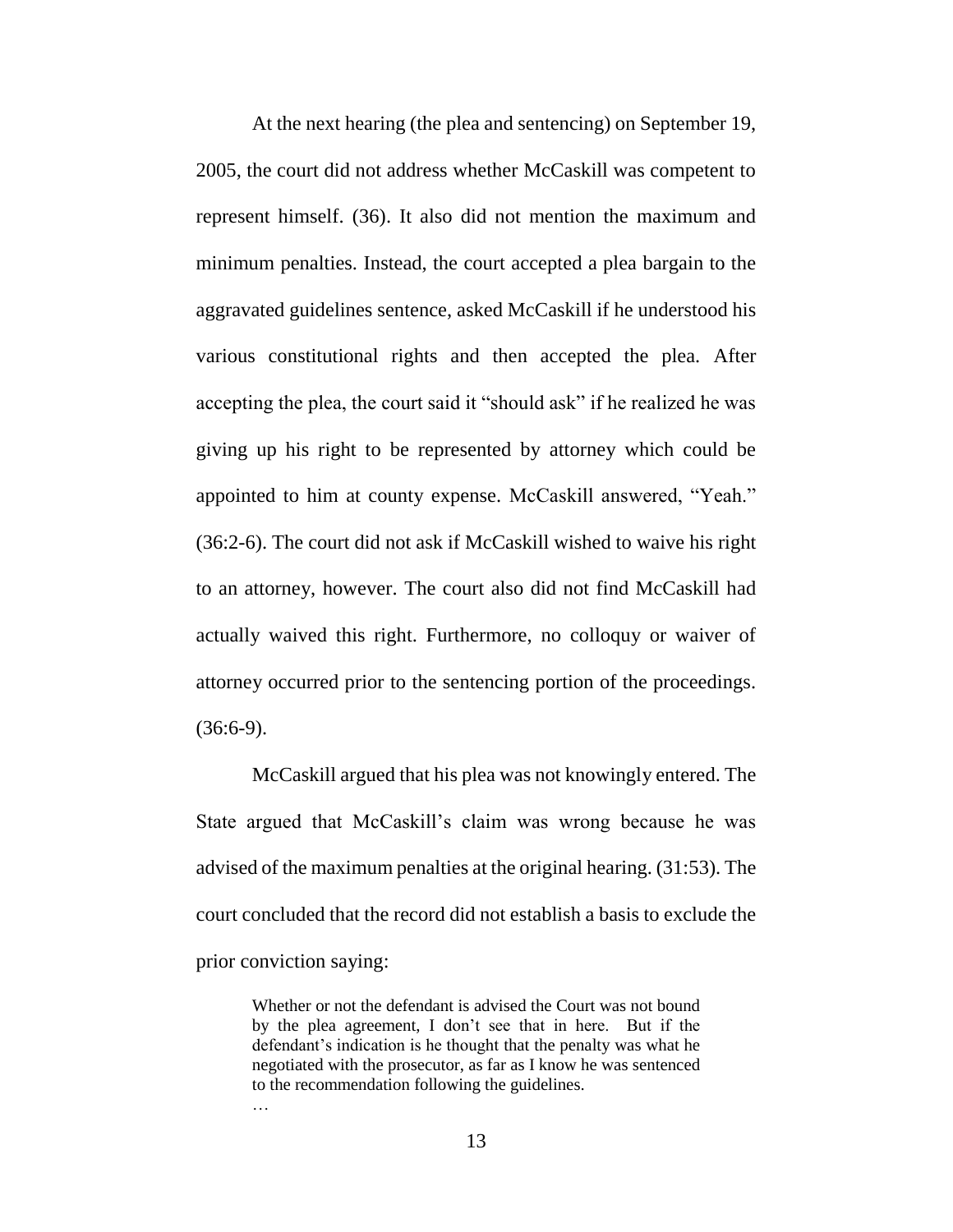So even if the defendant thought that that was the possible penalty, that's what it was. I don't know how the defendant could have could have thought that that was the maximum penalty because he was previously informed as to what the penalty was and he had a copy of the criminal complaint.

So on that analysis, the defendant's motion is denied, and this will be treated as a fourth. (31:60-61).

The case proceeded to jury trial on November 13 and 14 of 2014. The jury acquitted Mr. McCaskill of operating a motor vehicle while under the influence of an intoxicant but found him guilty of operating a motor vehicle with a prohibited alcohol concentration even though the defense was that McCaskill had not been operating a motor vehicle. (33; 34; 12; 14).

Defendant then filed a Notice of Intent to Pursue Post-Conviction Relief. (23). He now appeals to this Court. (27).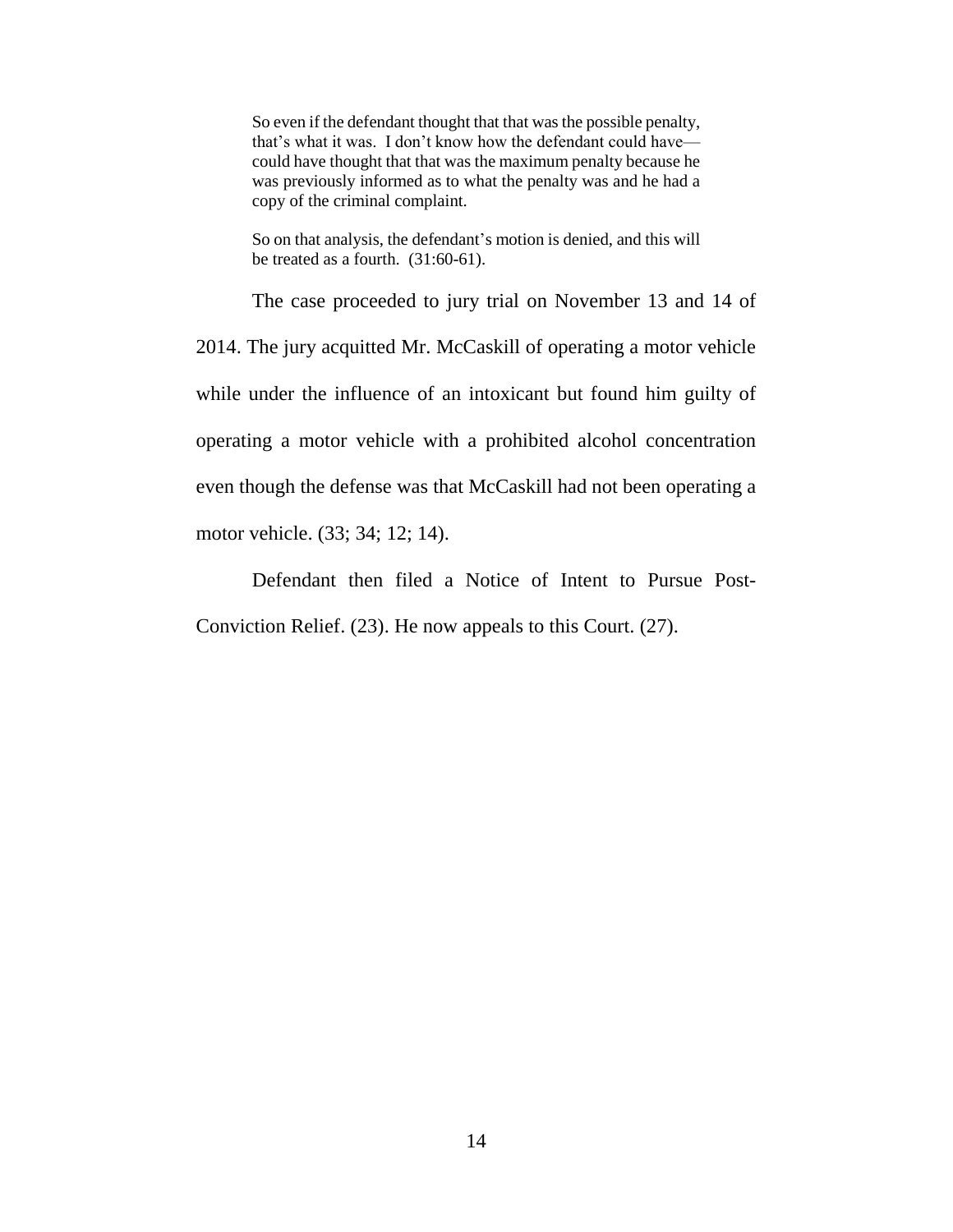#### **ARGUMENT**

**I. A person has not operated a parked vehicle merely by being in the driver's seat with the lights on but with no evidence that he drove the car, started it, or even that the keys were in the ignition.**

This Court should reverse and suppress any evidence flowing from the arrest of Mr. McCaskill because there was no probable cause to arrest him for operating a motor vehicle under the influence of an intoxicant or with a prohibited alcohol concentration. Therefore, the arrest violated the Fourth Amendment to United States Constitution through the Fourteenth Amendment and Article I, sec. 11 of the Wisconsin Constitution.

A person commits the crime of operating under the influence of an intoxicant if he "operate[s]" a vehicle while under the influence of an intoxicant. The statutes define "operate" as meaning "the physical manipulation or activation of any of the controls of a motor vehicle necessary to put it in motion." Wis. Stat. § 346.63(3)(b). In this case, there existed no probable cause to arrest Mr. McCaskill of operating a motor vehicle while intoxicated because there is absolutely no evidence that he manipulated or activated any of the controls necessary to put his car in motion.

Probable cause to arrest for operating under the influence or with a prohibited alcohol concentration requires a reasonable belief

15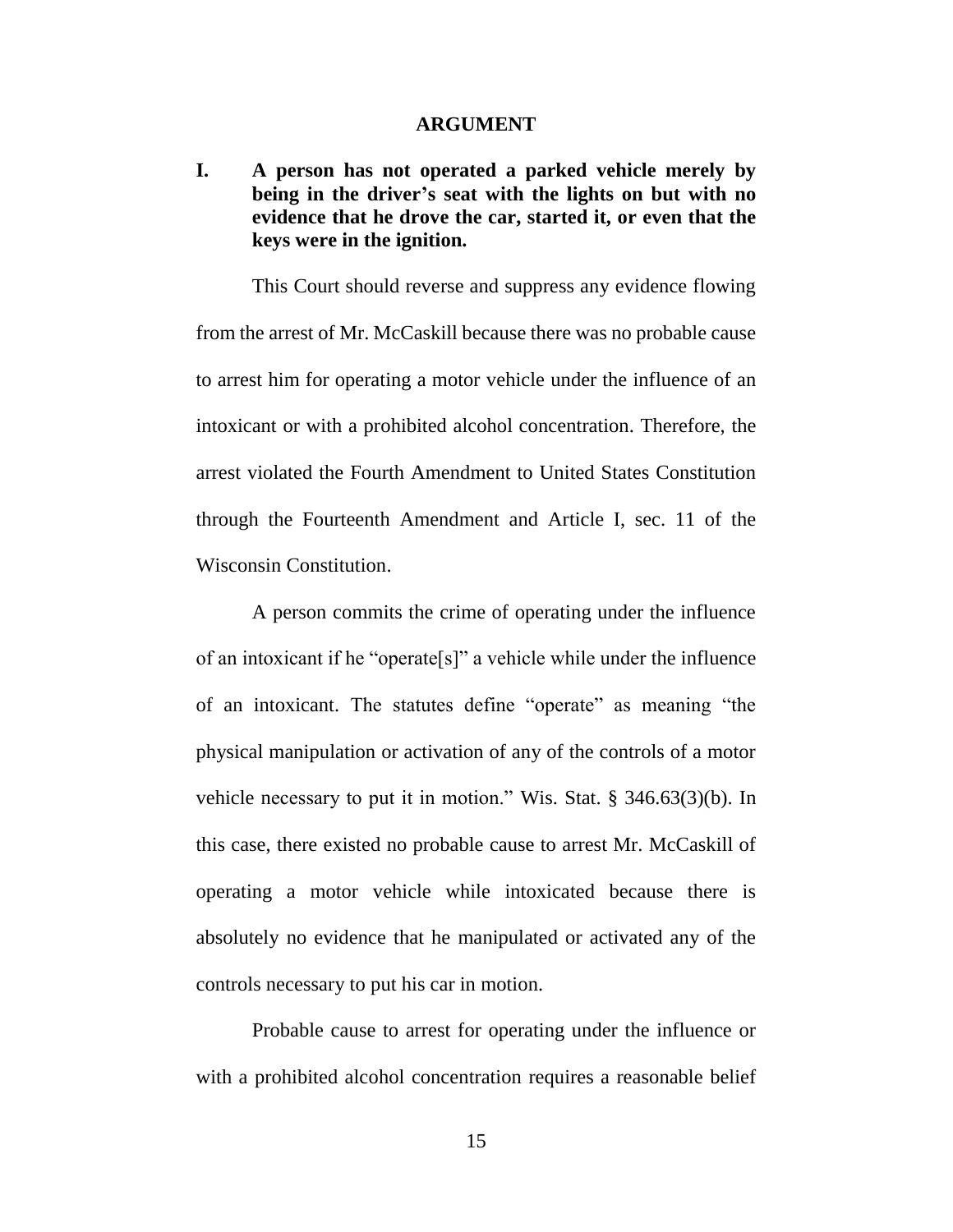that the defendant has operated a vehicle while intoxicated or with a

prohibited alcohol concentration. As stated recently by the Wisconsin

Supreme Court:

Warrantless arrests are unlawful unless they are supported by probable cause. "Probable cause to arrest . . . refers to that quantum of evidence within the arresting officer's knowledge at the time of the arrest that would lead a reasonable law enforcement officer to believe that the defendant was operating a motor vehicle [at a prohibited alcohol concentration]." "The burden is on the state to show [it] had probable cause to arrest."

In determining whether probable cause exists, we examine the totality of the circumstances and consider whether the police officer had "facts and circumstances within his or her knowledge sufficient to warrant a reasonable person to conclude that the defendant . . . committed or [was] in the process of committing an offense." The probable cause requirement "deals with probabilities" and must be sufficient "to lead a reasonable officer to believe that guilt is more than a possibility." This standard is case-specific: "[t]he quantum of information which constitutes probable cause to arrest must be measured by the facts of the particular case."

*State v. Blatterman*, 2015 WI 46, ¶¶34–35, 362 Wis. 2d 138, 864 N.W.2d 26 (citations omitted). Whether an arresting officer had probable cause to believe a defendant operated a motor vehicle under the influence of an intoxicant is a question of law that this Court reviews *de novo*. *Washburn County v. Smith*, 2008 WI 23, ¶16, 308

Wis. 2d 65, 746 N.W.2d 243.

Under the facts of this case, there exists no probable cause to believe that Mr. McCaskill operated his vehicle while intoxicated because the State has failed to prove that he activated or manipulated any control necessary to put his car into motion. The State argued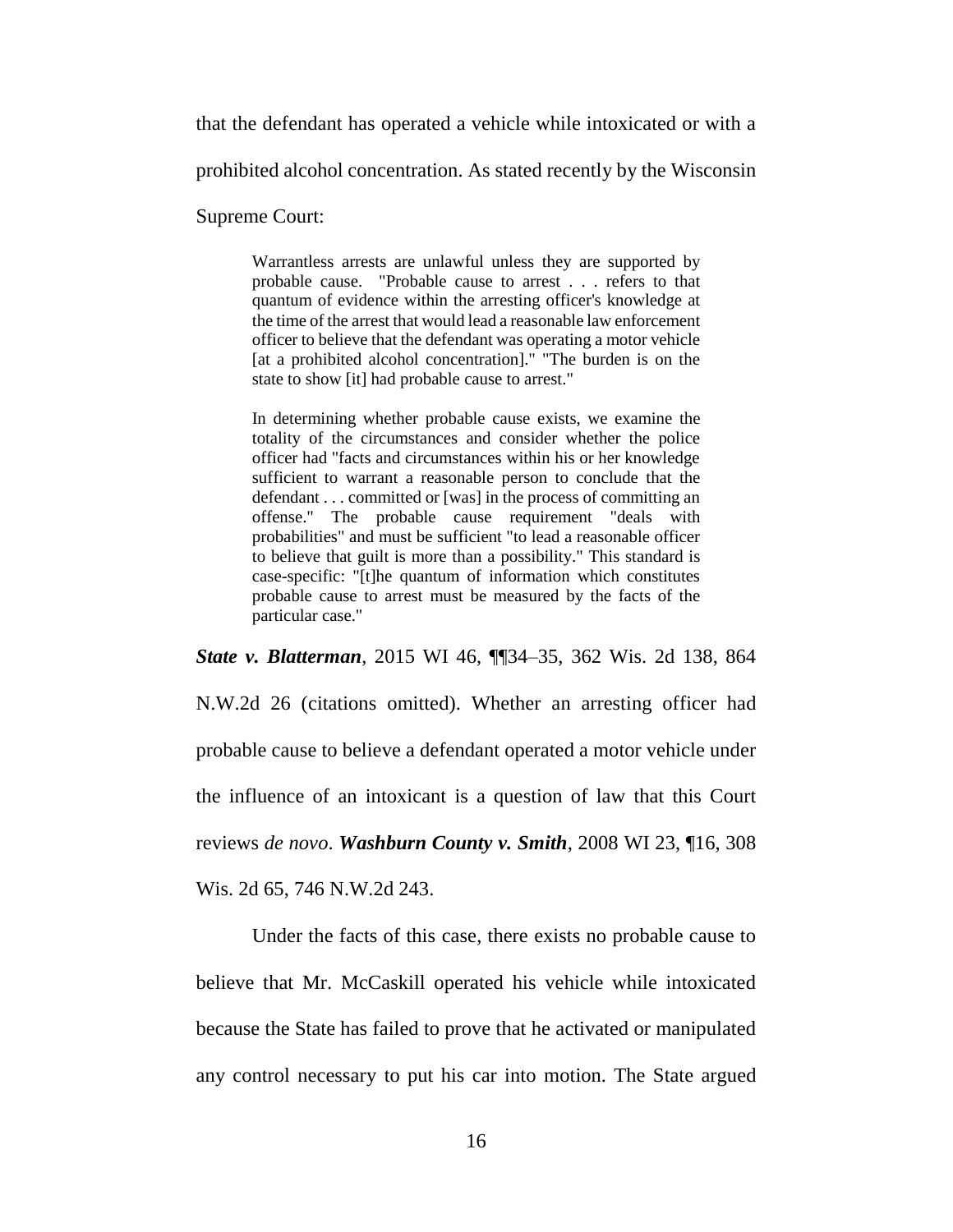below that there existed circumstantial evidence that McCaskill must have driven the car, but there are two problems with this claim. First, it is easy to imagine numerous scenarios where the defendant was driven to the scene and got in the driver's seat after the other driver left. It just is not true that he must have driven the vehicle. Second, no Wisconsin case has ever gone so far as to find that a person has operated a motor vehicle merely by being in the driver's seat with the lights on but with no evidence that the keys were in the ignition or that the engine was running. Courts have required more, including keys in the ignition, running engines, testimony that a witness saw the defendant driving, or evidence that the defendant had somehow activated the vehicle's controls. *See, e.g., State v. Modory,* 204 Wis. 2d 538, 544, 555 N.W.2d 399 (Ct. App. 1996); *Milwaukee County v. Proegler*, 95 Wis. 2d 614, 628, 291 N.W.2d 608 (Ct. App. 1980).

The case most directly on point is *Village of Cross Plains v. Haanstad*, 2006 WI 16, ¶109, 288 Wis. 2d 573, 709 N.W.2d 447, and it requires reversal. In that case:

> Haanstad testified that she did nothing more than sit in the driver's seat with her feet and body facing the passenger seat, never touching or manipulating the gas pedal, steering wheel, or the keys which were in the ignition, or any of the other controls of the car. The Village of Cross Plains ("Village") presented no testimony to the contrary. That evidence was uncontroverted.

*Id***.** at ¶10. The keys were in the ignition and the engine was running, but the testimony was that another man drove Haanstad to the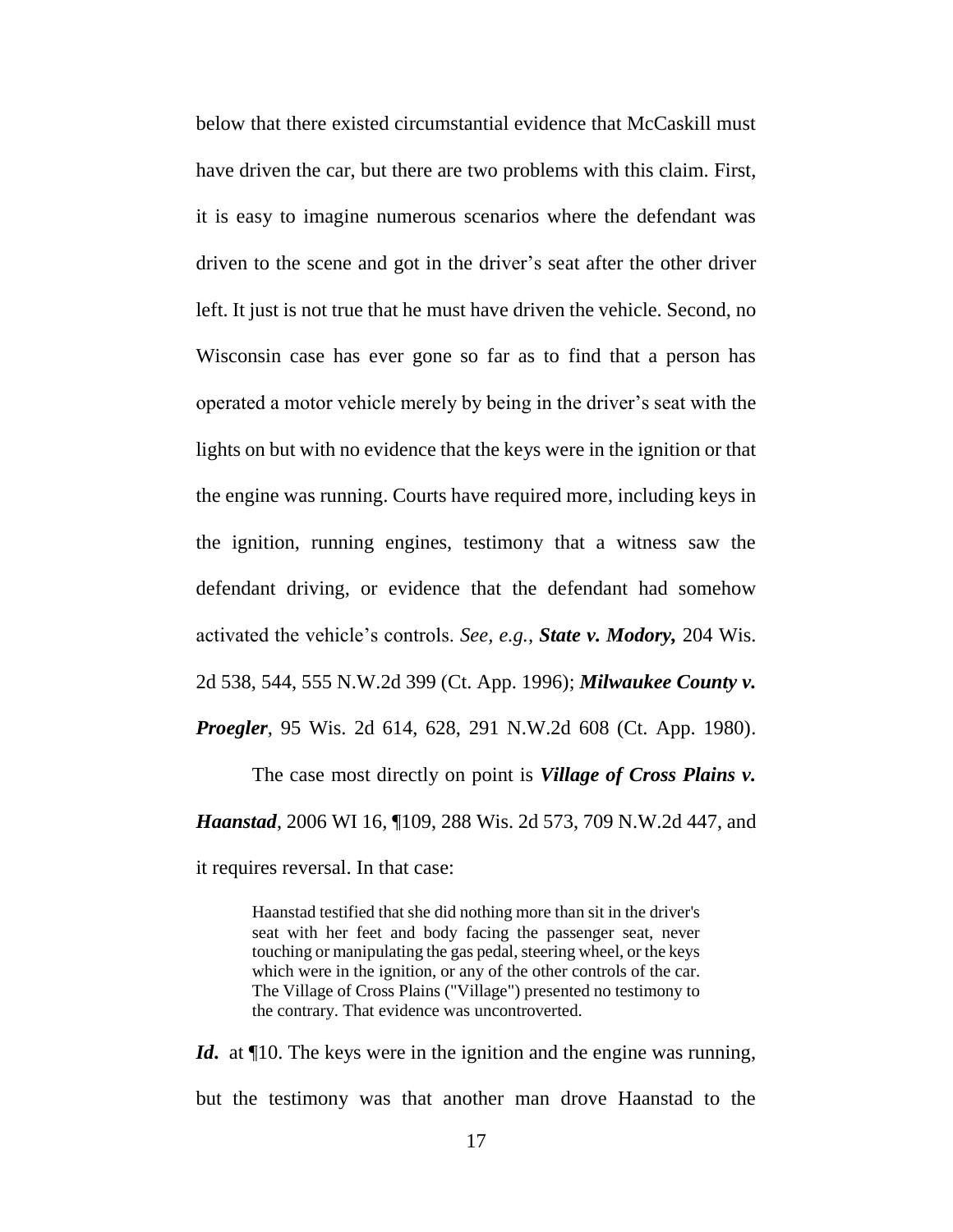location. The Village asserted that the mere fact that she was in the driver's seat meant that she "operated" the vehicle. The Wisconsin Supreme Court reversed on these facts finding that "there is no evidence that the defendant 'activated' or 'manipulated' any control in the vehicle that is necessary to put the vehicle in "motion" and therefore there was no evidence that supported a conclusion that Haanstad was "operating" the motor vehicle as defined in Wis. Stat. §346.63(3)(b). *Id***.** at ¶¶21, 24.

This Court must reach the same conclusion in this case. There simply is no evidence that Mr. McCaskill activated or manipulated any control necessary to put the vehicle in motion. The fact that the State has never produced any evidence that Mr. McCaskill even had the keys to the car, much less that they were in the ignition or that the ignition was on, eviscerates the State's claims. Without proof of the keys or that the car was running, the most the State can claim, as in *Haanstad*, is that Mr. McCaskill was sleeping while intoxicated. *See Id***.** at  $\mathbb{I}21$  (If Haanstad were guilty, she was at most "guilty of sitting while intoxicated."). Therefore, as in *Haanstad,* this Court must reverse and suppress the evidence due to lack of probable cause to believe McCaskill was operating a motor vehicle.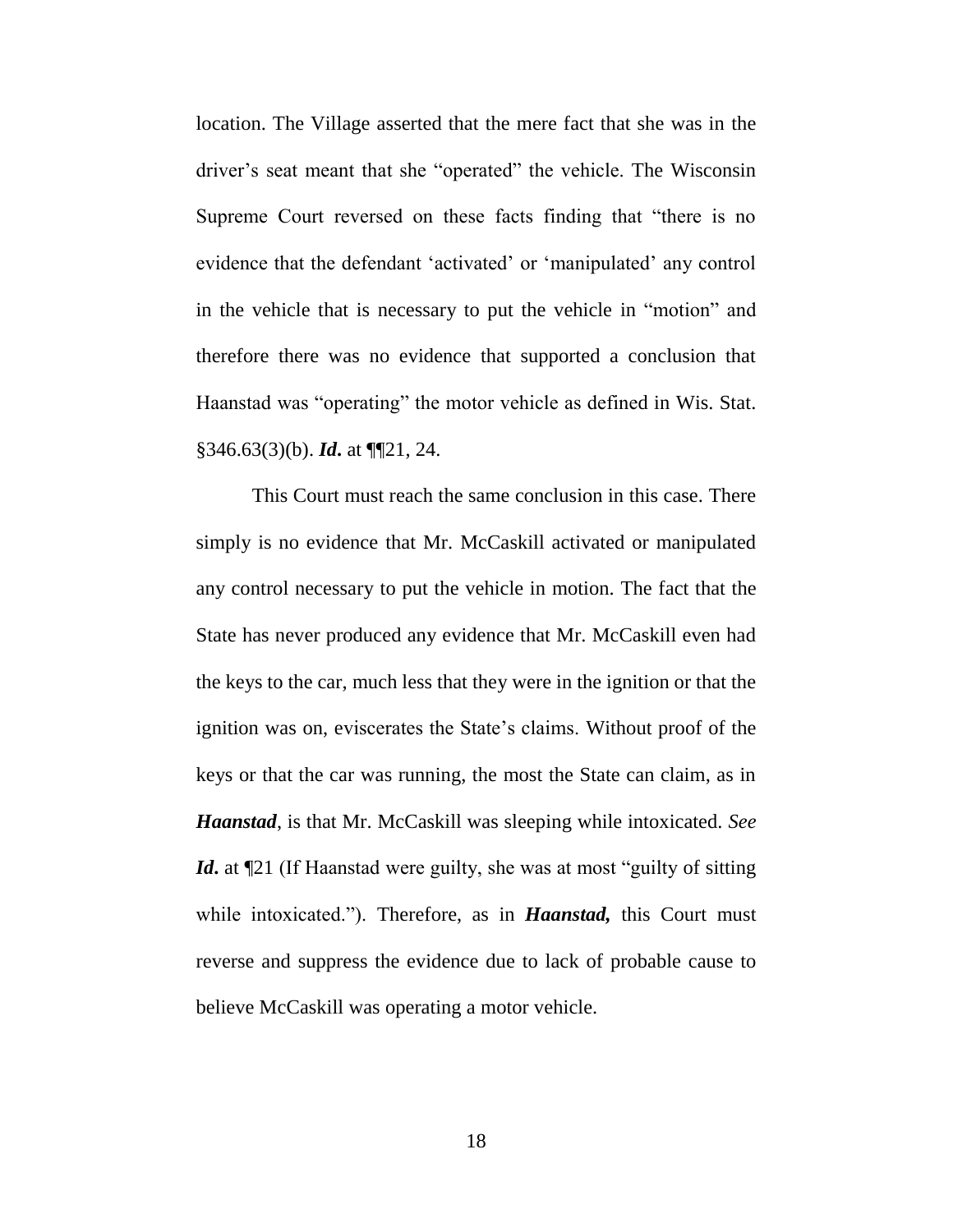**II. The evidence was insufficient to convict McCaskill of operating a motor vehicle with a prohibited alcohol concentration where there was no evidence that he operated the vehicle.**

Even if this Court finds that there existed sufficient probable cause to arrest, this Court should reverse because the evidence at trial was insufficient to find that McCaskill operated a motor vehicle with a prohibited alcohol concentration. This may be so because the quantum of evidence necessary for probable cause is less than that for guilt but is more than bare suspicion. *Brinegar v. United States,* 338 U.S. 160, 174-75 (1949). Insufficiency of the evidence may be raised on appeal without having been raised in the trial court. *State v. Hayes*, 2004 WI 80, ¶54, 273 Wis. 2d 1, 681 N.W.2d 203. This Court will not reverse for insufficient evidence "unless the evidence, viewed most favorably to the state and conviction, is so lacking in probative value and force that no trier of fact, acting reasonably, could have found guilt beyond a reasonable doubt." *State v. Poellinger*, 153 Wis. 2d 493, 507, 451 N.W.2d 752 (1990). While jurors are allowed to draw logical inferences from the evidence, "[a] jury cannot base its findings on conjecture and speculation." *[Foseid v. State Bank of Cross Plains](https://www.westlaw.com/Link/RelatedInformation/Flag?documentGuid=Idc736f68038411dab386b232635db992&transitionType=Default&contextData=(sc.Default)&VR=3.0&RS=da3.0)*, [197 Wis. 2d 772, 791, 451 N.W.2d 203 \(Ct. App. 1995\).](https://www.westlaw.com/Link/RelatedInformation/Flag?documentGuid=Idc736f68038411dab386b232635db992&transitionType=Default&contextData=(sc.Default)&VR=3.0&RS=da3.0) 

In this case, the evidence was insufficient as a matter of law because there is absolutely no evidence that Mr. McCaskill ever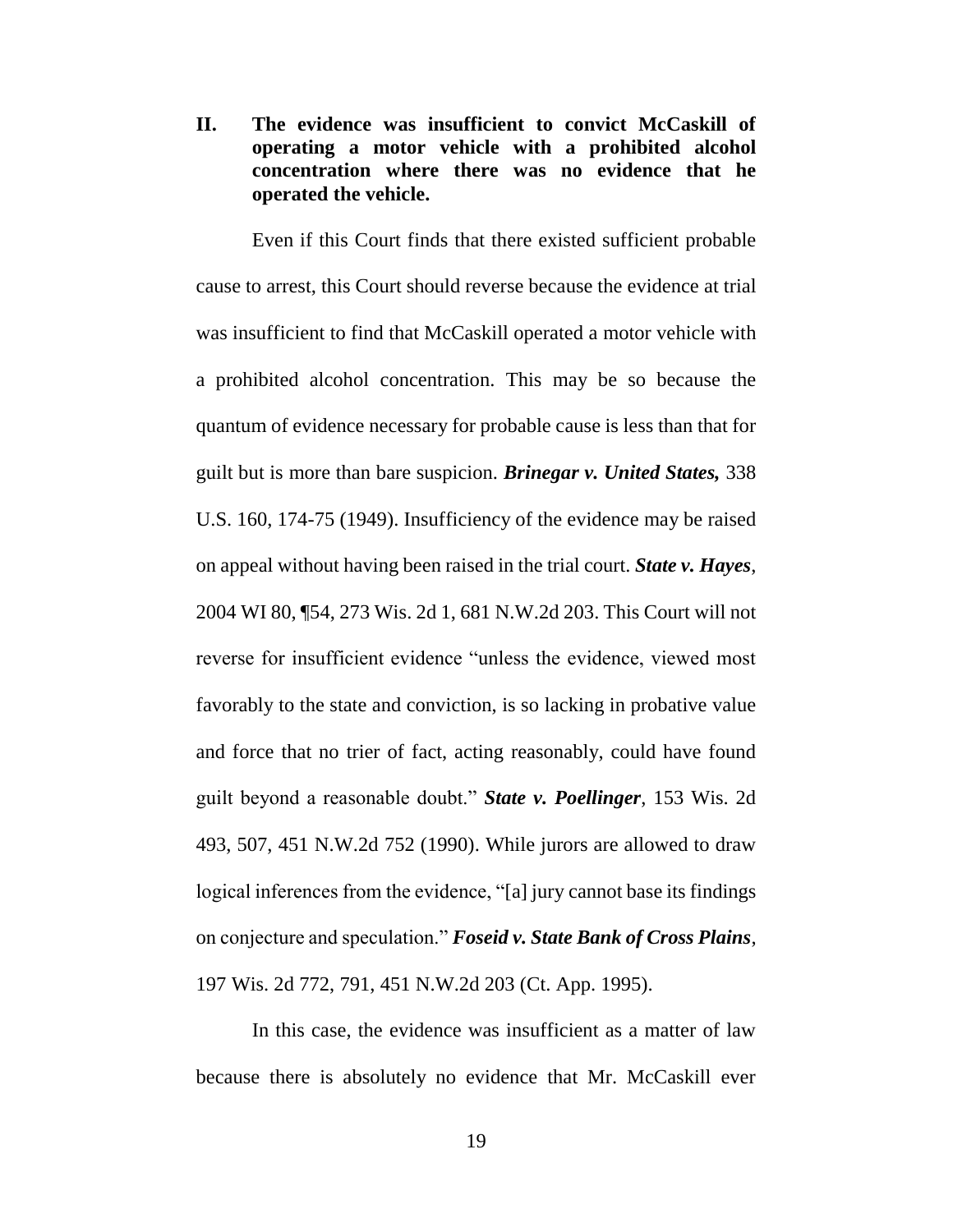activated or manipulated any of the controls necessary to put his vehicle in motion. The evidence viewed most favorably to the State is that McCaskill *could* have driven the car to that location and is in fact the most likely person to have done so. That is not enough to prove beyond a reasonable doubt that McCaskill did drive the vehicle while intoxicated. Thus, this Court should reverse and grant McCaskill a new trial.

### **III. McCaskill's 2005 conviction should be excluded for sentencing purposes because it was entered in violation of the right to counsel and because it was not knowingly, intelligently, and voluntarily entered.**

The trial court erred as a matter of law when it counted a conviction from 2005 for sentencing purposes. That conviction was entered in violation of the right to counsel, and McCaskill's plea to that charge was not knowing, intelligent, and voluntary. As to the latter point, Mr. McCaskill did not know the maximum possible sentence, and he entered his plea based upon his mistaken belief that the penalty to which the parties agreed constituted the maximum sentence permitted.

A defendant may collaterally attack a prior conviction to prevent its use as a penalty enhancer when the prior conviction was obtained in violation of the defendant's right to counsel. *See State v. Hahn*, 2000 WI 118, ¶¶28–29, 238 Wis. 2d 889, 618 N.W.2d 528.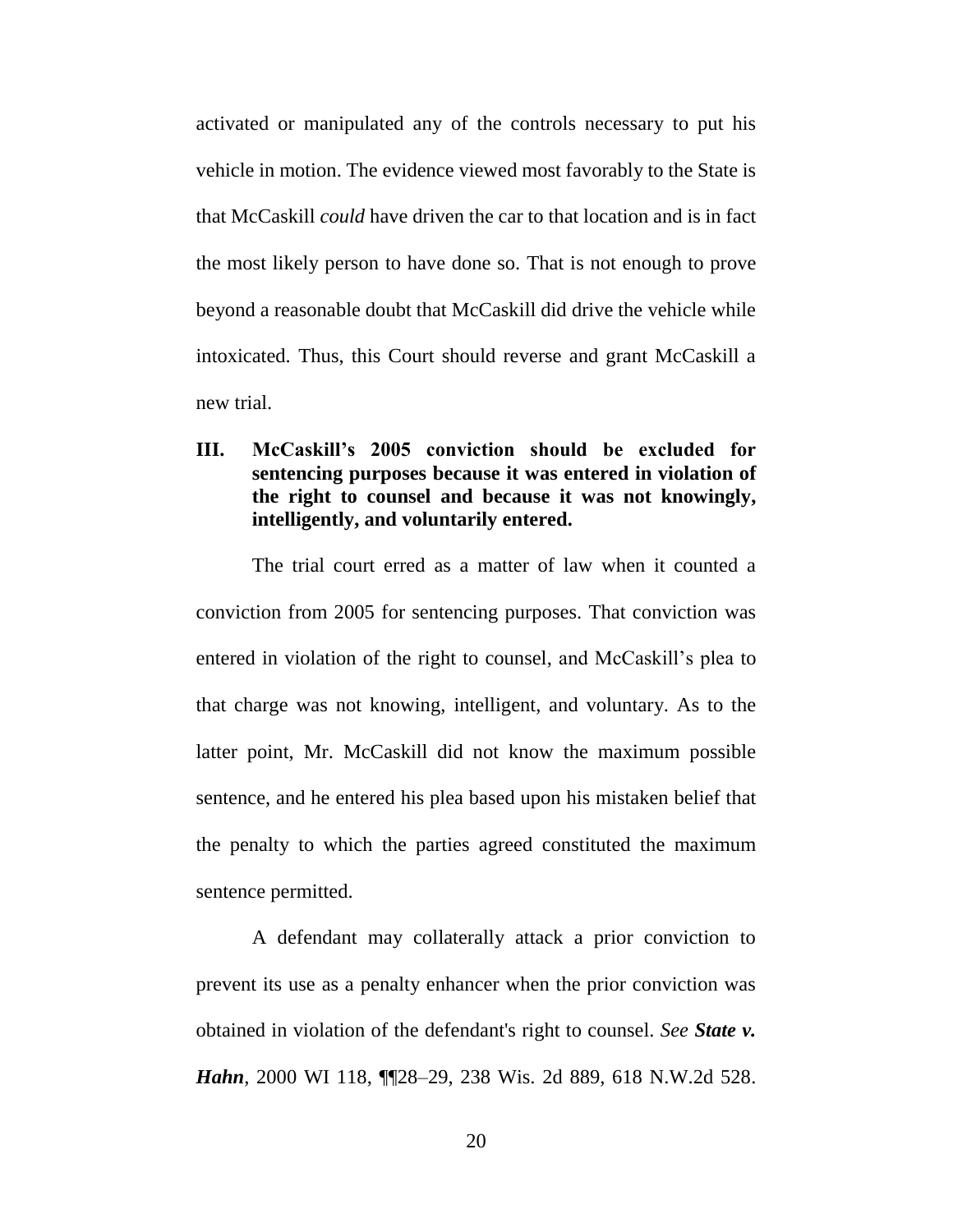The defendant has the initial burden of making a prima facie showing by affidavit and citation to any relevant portions of the record that he or she did not know or understand some aspect of the right to counsel or the information that should have been provided, and thus did not knowingly, intelligently and voluntarily waive that right. *[State v.](https://www.westlaw.com/RelatedInformation/Ib94daee8ffc011d9b386b232635db992/kcJudicialHistory.html?transitionType=Default&contextData=(sc.Default)&VR=3.0&RS=da3.0)  Ernst*, [2005 WI 107, ¶¶25, 33, 238 Wis. 2d 300, 699 N.W.2d 92.](https://www.westlaw.com/RelatedInformation/Ib94daee8ffc011d9b386b232635db992/kcJudicialHistory.html?transitionType=Default&contextData=(sc.Default)&VR=3.0&RS=da3.0)  Once a *prima facie* case has been made, the burden shifts to the State to prove by clear and convincing evidence at an evidentiary hearing that the defendant in fact possessed the constitutionally required understanding and knowledge for a valid waiver of counsel. *Id*. at ¶27. A written waiver of rights form, regardless of the detail it may provide, has been deemed insufficient to replace a personal colloquy when such colloquy is required. *See State v. Hoppe*, 2009 WI 41, ¶¶31-32, 317 Wis. 2d 161, 765 N.W.2d 794. This Court independently reviews whether a prima facie showing case has been made and, if so, whether the established facts show a violation of the right to counsel. *Ernst*, 238 Wis. 2d 300 at ¶10.

Before a court allows a defendant to proceed pro se**,** the court must perform a personal colloquy with the defendant to ensure that the defendant knowingly, intelligently, and voluntarily waived the right to counsel. *State v. Klessig*, 211 Wis. 2d 194, 206, 564 N.W.2d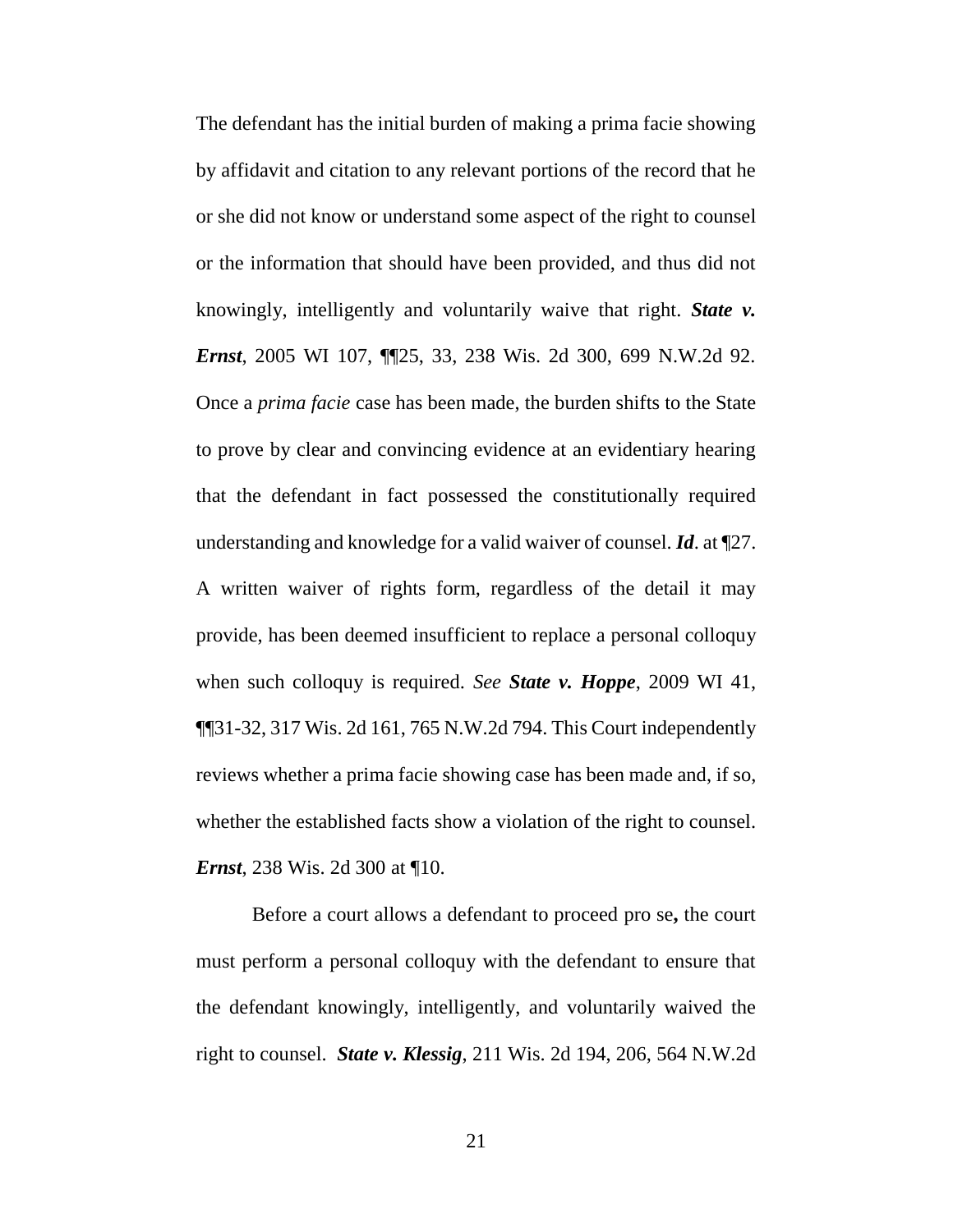716 (1997). As part of this colloquy the court must verify that the defendant:

- 1) made a deliberate choice to proceed without counsel,
- 2) was aware of the difficulties and disadvantages of selfrepresentation,
- 3) was aware of the seriousness of the charge or charges against him, and
- 4) was aware of the general range of penalties that could have been imposed on him.

Id. at 206. Unless the record reveals the defendant's deliberate choice and awareness of the facts, a knowing and voluntary waiver of counsel will not be found. *State v. Peters*, 2001 WI 74, ¶21, 244 Wis. 2d 470, 628 N.W.2d 797. In addition, a court must determine that a defendant is competent to represent himself before allowing him to proceed pro se. *Id***.** at 212. In Wisconsin, the competency standard to represent oneself is higher than the competency standard to stand trial. *Id.* When deciding if the defendant is competent, the court should consider such facts as "the defendant's education, literacy, fluency in English, and any physical or psychological disability which may significantly affect his ability to communicate a possible defense to the jury." *Id***.** (quoting *Pickens v. State*, 96 Wis.2d 549, 569, 292 N.W.2d 601 (1980)).

In order to avoid any question concerning a valid waiver, there must be clear evidence that the accused was informed of his right to counsel, but that he knowingly, intelligently, and voluntarily rejected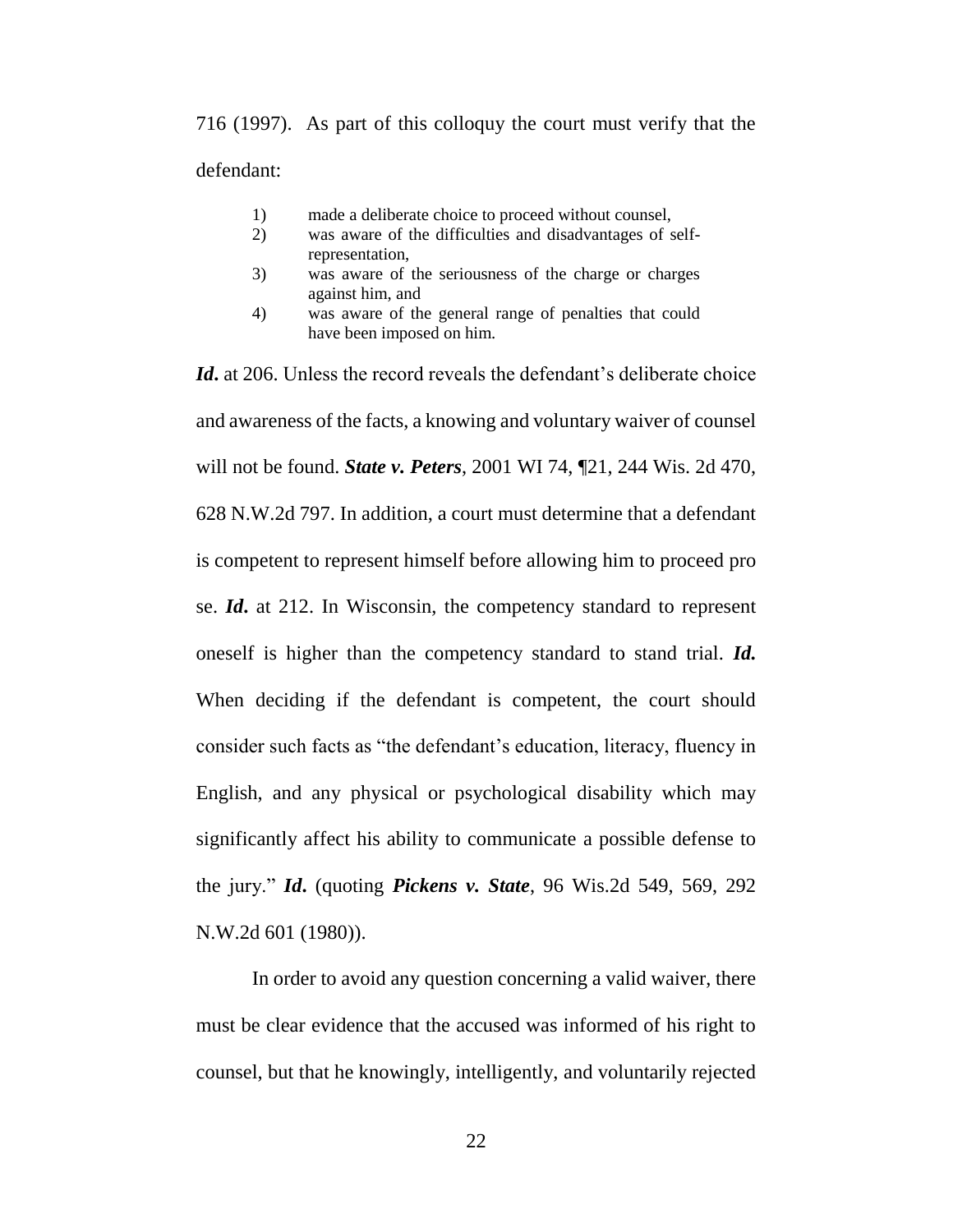that offer based on information provided to him by the Court. *Id.* As noted above, a written waiver of rights form, regardless of the detail it may provide, has been deemed insufficient to replace a personal colloquy when such a colloquy is required. *See State v. Hoppe*, 2009 WI 41, **[1]** 31–32, 765 N.W.2d 794. In the instant case, there was no waiver of rights form at all. Thus, there is even less showing that defendant waived any rights than in most cases in this state, given that most counties require such forms to have a record of any alleged waivers.

Valid collateral attacks require the defendant to point to facts that demonstrate that he/she "did not know or understand the information which should have been provided" in the previous proceeding and, thus, did not knowingly, intelligently, and voluntarily waive his/her right to counsel. *Ernst*, 2005 WI 107, ¶ 25. If a defendant presents the court with pleadings and an affidavit alleging that he was not represented by counsel, and that he did not at any time affirmatively waive his right to counsel, that shall be sufficient for the defendant to meet his initial burden of coming forward with evidence making a prima facie showing of a constitutional deprivation in the prior proceeding. *State v. Baker*, 169 Wis. 2d 49, 77-78, 485 N.W.2d 237 (1992).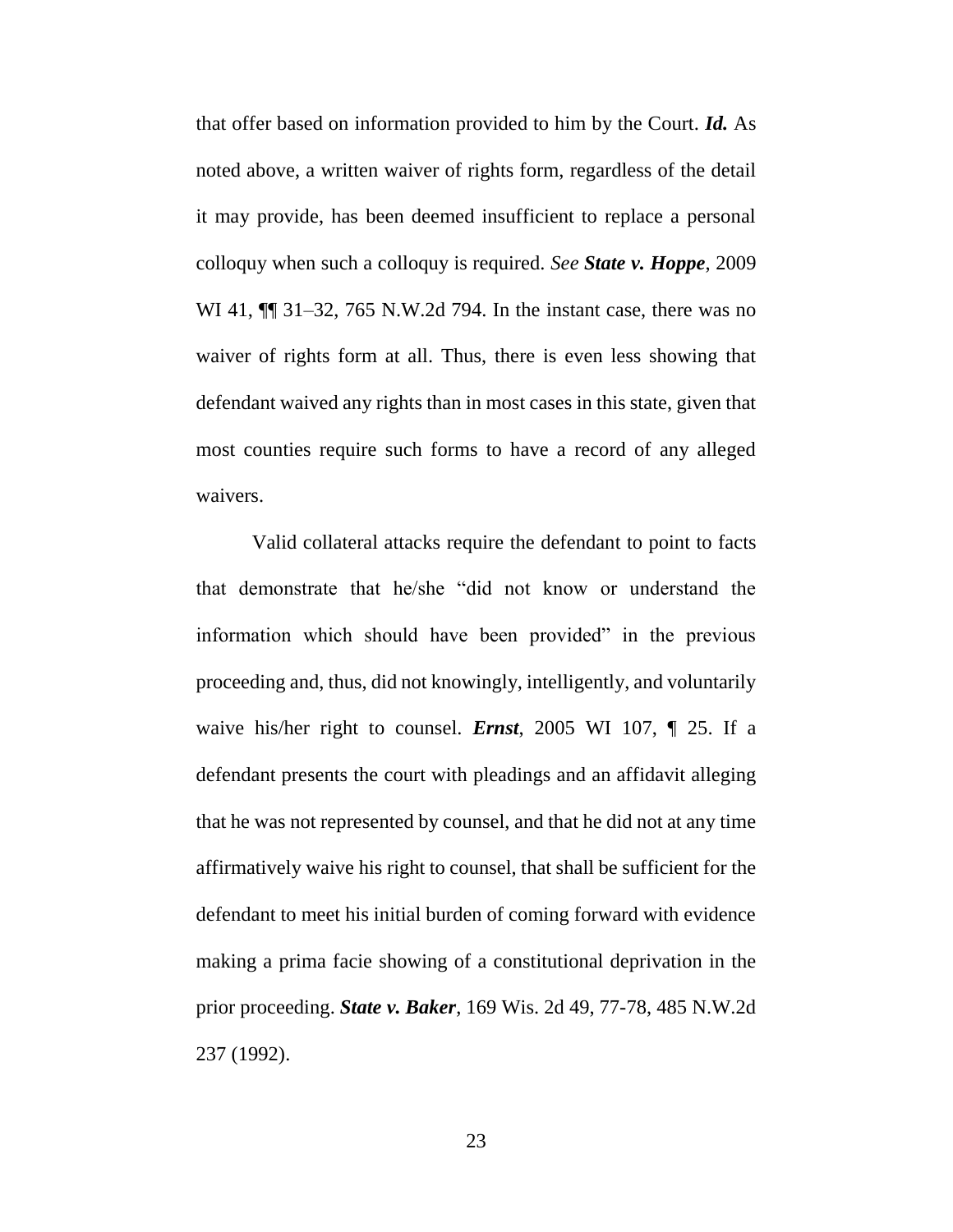Once a defendant makes a sufficient prima facie showing for a collateral attack, the court should hold an evidentiary hearing, at which the State has the burden of showing that the defendant's waiver of counsel was knowingly, intelligently, and voluntarily entered. *Ernst*, 2005 WI 107,  $\sqrt{ }$  27. If the State fails to meet its burden at that hearing, the defendant is entitled to prevail in his effort to collaterally attack the prior conviction. *Id.*

Although the State stated it did not feel the defense made a prima facia showing justifying the collateral attack of the prior conviction, the trial court decided the motion on its merits without an evidentiary hearing and did not specifically reach the issue of whether a prima facie showing was made. Thus, the issue for this Court is whether the trial court properly denied the motion after the hearing.

The prior offense must be excluded because the record is clear that the plea was entered in violation of the right to counsel. The court never conducted a personal colloquy sufficient to find that Mr. McCaskill had waived the right to counsel. On the contrary, the court notified McCaskill of the right to counsel in a prior setting that included unnamed other defendants. When it came time to address Mr. McCaskill personally, the court's entire colloquy at that previous intake proceeding consisted of asking McCaskill if he wanted an attorney and McCaskill responding, "I already got an attorney." (35:4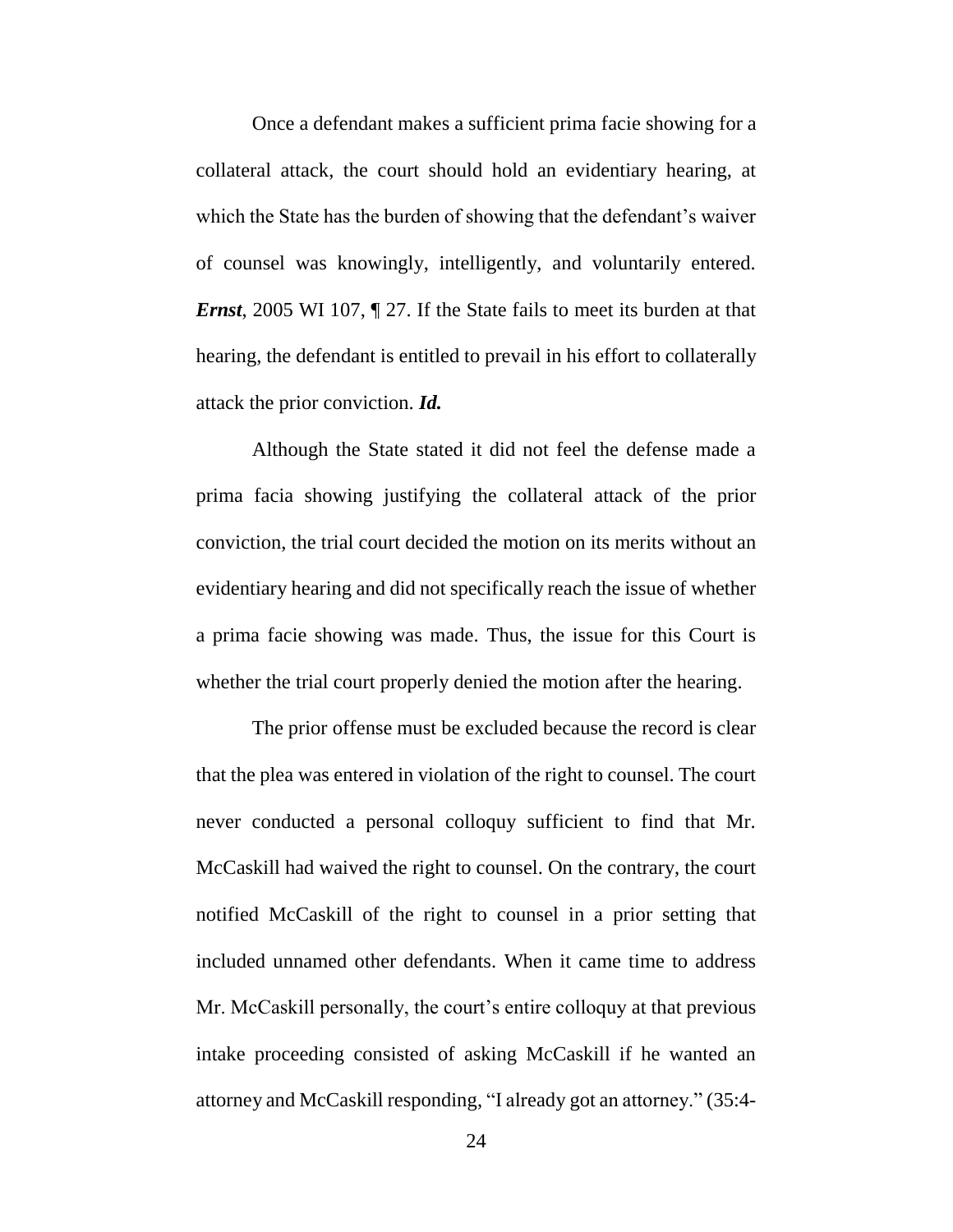5). In reality that attorney represented McCaskill on an entirely different matter and had merely told Mr. McCaskill to request a signature bond. Later, at the plea hearing, the court first took McCaskill's plea and then asked if he understood that he was giving up his right to have an attorney represent him. The court also failed to inquire prior to the sentencing portion of the case whether McCaskill wanted an attorney. There was no questioning or information regarding the dangers of self-representation and no colloquy or inquiry into McCaskill's competence to represent himself. Additionally, the court's colloquy, which was done only after accepting the plea, merely confirmed McCaskill understood he was giving up his right to an attorney, but the court never actually asked if that is what McCaskill actually wanted. Nor did the court ever find an actual waiver occurred prior to the plea and the sentencing. (36).

This colloquy falls far short of the standard established in *Klessig* as the court never made Mr. McCaskill aware of the difficulties and disadvantages of self-representation or determined McCaskill's competence to represent himself, and McCaskill did not make a deliberate choice to proceed without counsel. In fact, the colloquy reveals miscommunication rather than a knowing waiver of the right to counsel. The court thought that McCaskill was represented when in fact he was not. Therefore, the court never properly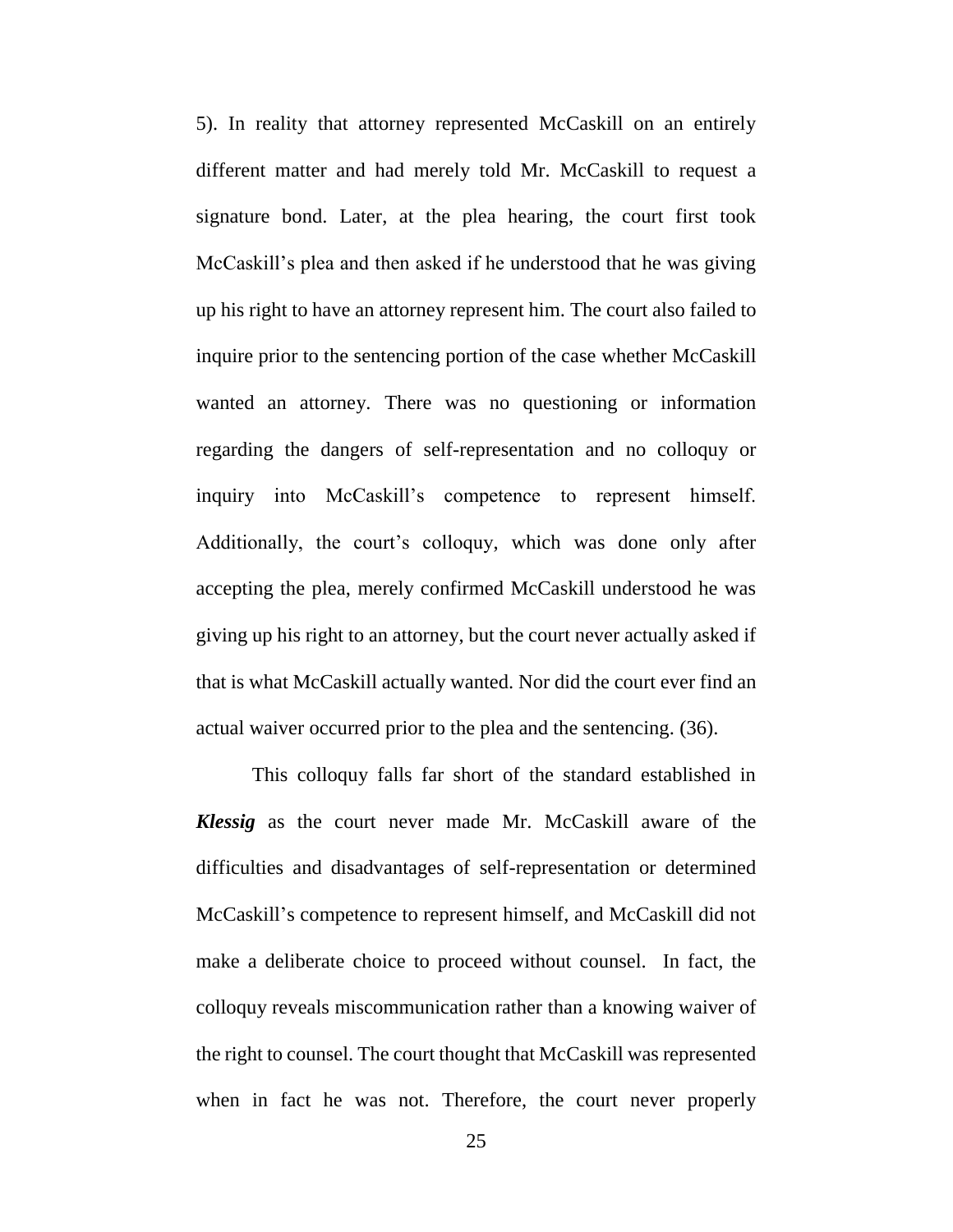determined that McCaskill made a knowing and intelligent waiver of his right to counsel. This record does not support a claim that McCaskill's waiver of the right to counsel was valid. Therefore, his prior conviction was entered in violation of the right to counsel.

Not only was the prior conviction entered in violation of the constitutional right to counsel, but also McCaskill's plea in that case was not knowing, intelligent and voluntary. In *State v. Bangert*, 131 Wis. 2d 246, 389 N.W.2d 12 (1986), the Wisconsin Supreme Court laid out the test for determining the constitutionality of a plea. According to that decision, before a court may accept a valid plea the court must undertake a personal colloquy to determine if the plea was made voluntarily with understanding of the charge and the potential punishment if convicted. *See also* Wis. Stat. § 971.08. The court said in order to take a valid plea the trial court has the duties:

1) To determine the extent of the defendant's education and general comprehension;

2) To establish the accused's understanding of the nature of the crime with which he is charged and the range of punishments which it carries:

(3) To ascertain whether any promises or threats have been made to him in connection with his appearance, his refusal of counsel, and his proposed plea of guilty;

(4) To alert the accused to the possibility that a lawyer may discover defenses or mitigating circumstances which would not be apparent to a layman such as the accused;

(5) To make sure that the defendant understands that if a pauper, counsel will be provided at no expense to him,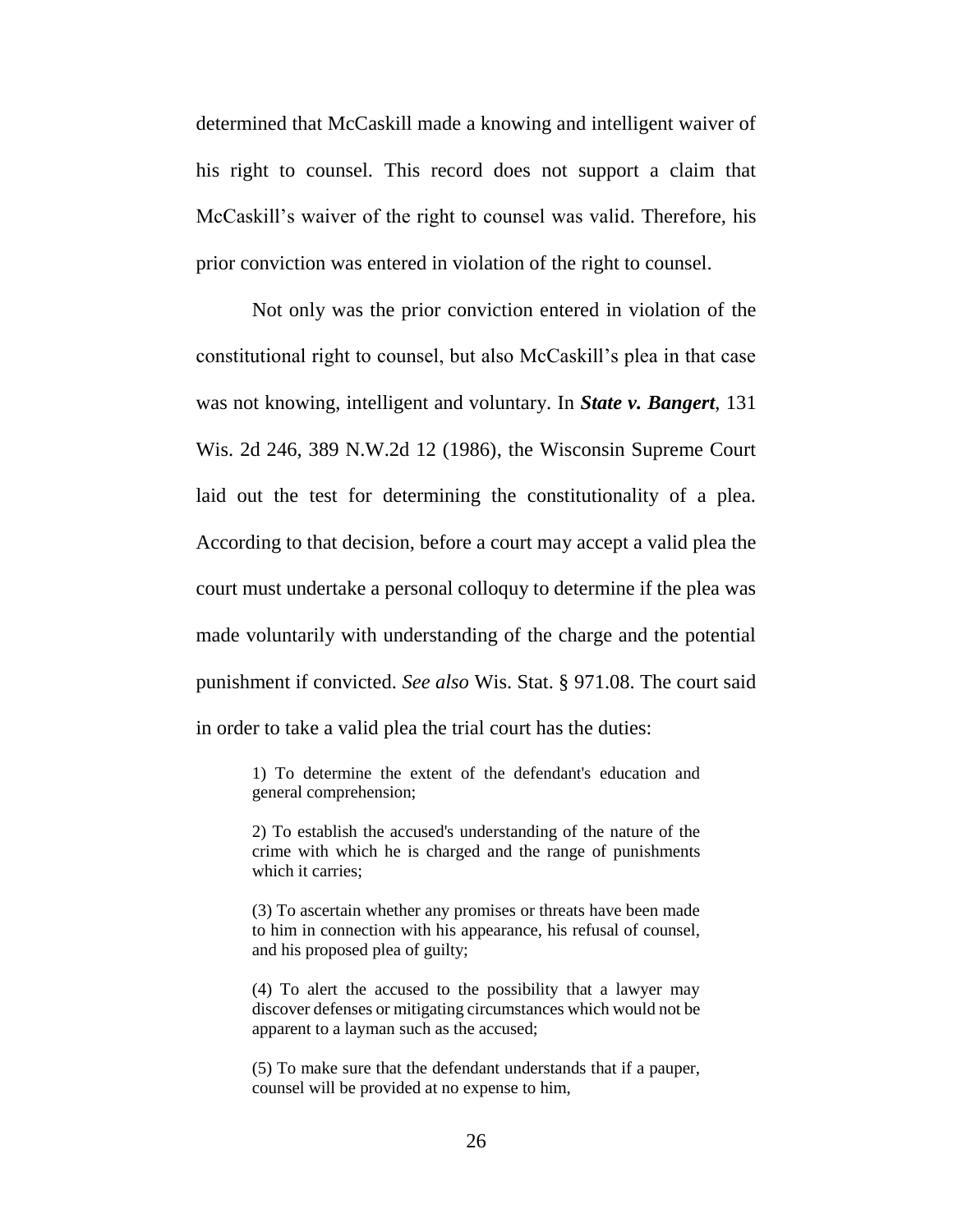(6) To personally ascertain whether a factual basis exists to support the plea.

*Id***.** at 261–62. Not only must the court inform the defendant of the charge and the range of penalties but also the court must "ascertain that the defendant in fact possesses such information." *Id.* at 269. "A defendant's mere affirmative response that he understands the nature of the charge, without establishing his knowledge of the nature of the charge, submits more to a perfunctory procedure rather than to the constitutional standard that a plea be affirmatively shown to be voluntary and intelligently made." *Id.* Once a defendant makes a prima facie showing that the court did not do one of the duties listed above, and the defendant alleges he did not know the information which should have been provided, the burden shifts to the State to show by clear and convincing evidence that the defendant's plea was knowing, intelligent, and voluntary. *Id*. at 274.

In this case, the plea in the 2005 case was not constitutionally valid. At the time of the plea, the court never determined McCaskill's education and comprehension. It never personally established that he understood the range of punishments, and it never determined whether any threats or promises had been made to induce the plea. In short, the plea was entirely perfunctory as not permitted. In response, the State argued that McCaskill had been given the complaint and told the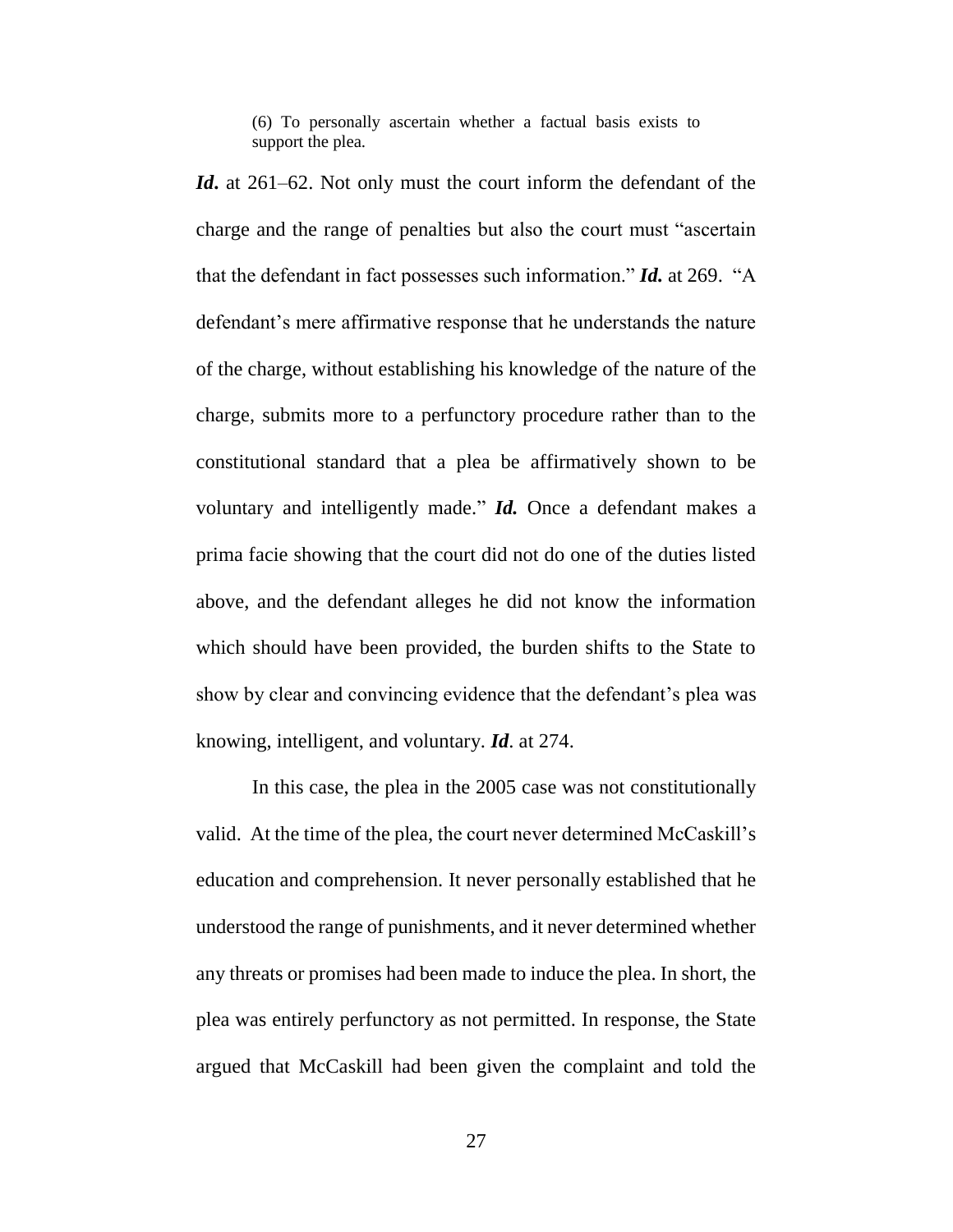maximum penalties, and therefore even if he did not know the penalties at the time of the plea, his plea was knowing, intelligent and voluntary. Defense counsel argued that the State conceded that McCaskill was not advised of the penalties at the time of the plea, but neither of the attorneys were sure whether he also had to know of the charges at the time of the plea. (31:53–54). *Bangert* answers that question clearly: "The defendant must understand the nature of the crime at the time of the taking of the plea." *Id***.** at 269.

The trial court's ruling also indicates why this Court must exclude the prior conviction for enhancement purposes. The court did not find that McCaskill knew the minimum and maximum sentences as required by *Bangert*. Rather the court found that McCaskill was told that information at a previous initial appearance and that he was sentenced appropriately to the guidelines. (31:60). As stated by the court, "But if the defendant's indication is he thought that the penalty was what he negotiated with the prosecutor, as far as I know he was sentenced to the recommendation following the guidelines." It was essentially a harmless error analysis – the argument being that even if McCaskill did not understand, it did not matter. Harmless error is not the constitutional standard, however, knowing and voluntary relinquishment is. The court did not find that the State had proven that McCaskill did in fact know the applicable penalties. Therefore, this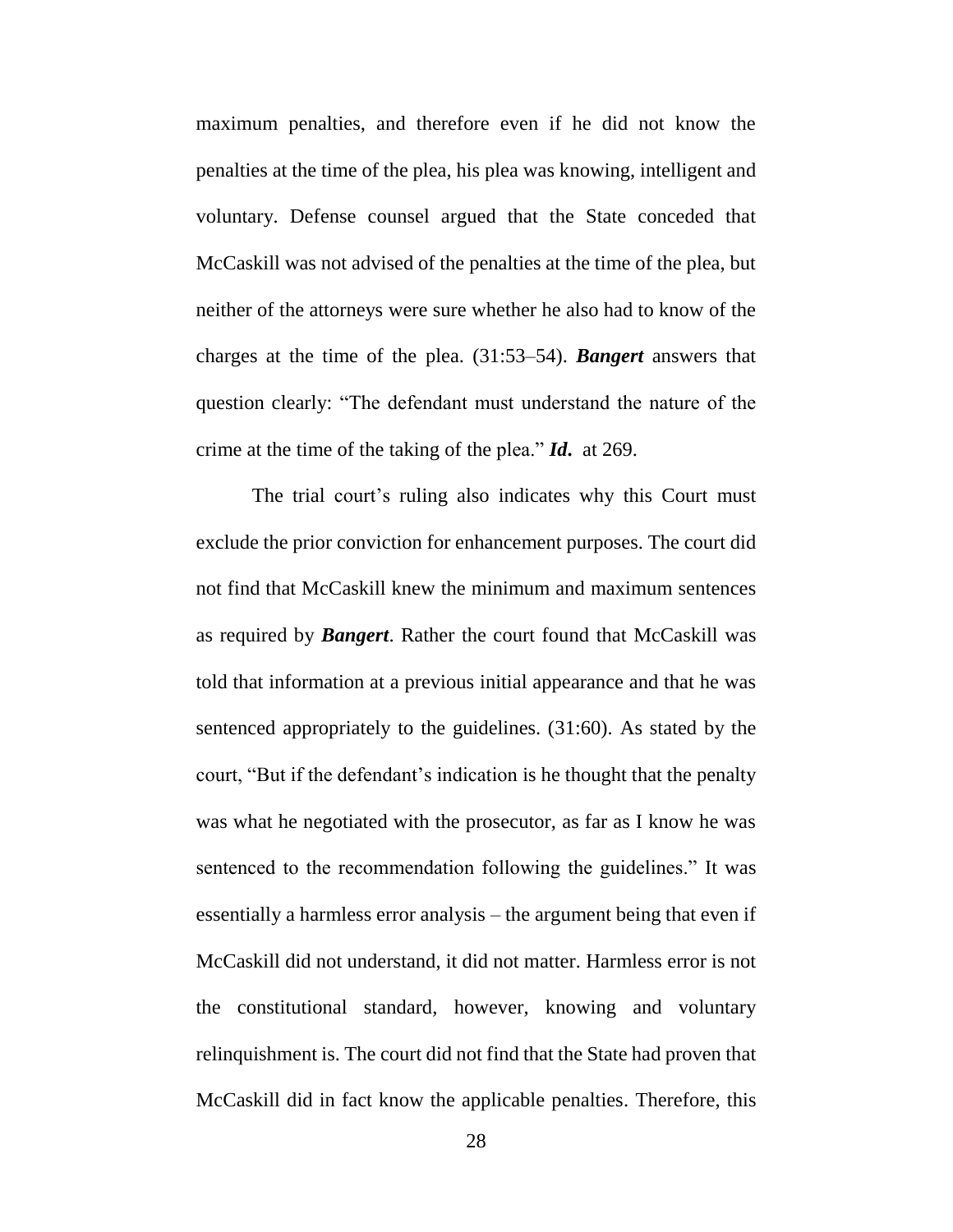Court must find that the prior plea was entered in violation of the United States Constitution and must be excluded for sentencing purposes. Thus, this Court should reverse with instruction that the trial court grant the motion relating to the prior conviction.

### **IV. This Court should grant a new trial in the interests of justice because the real controversy was not fully and fairly tried.**

This Court should also grant a new trial in the interests of justice because the real controversy was not fully and fairly tried. Under Wis. Stat. § 752.35, this Court has the discretion to set aside a verdict and order a new trial where the real controversy has not been fully tried or where "justice has for any reason miscarried." *See also Vollmer v. Luety*, 156 Wis. 2d 1, 456 N.W.2d 797 (1990) (Discretionary reversal proper where deficient verdict question kept real controversy from being tried). Here, discretionary reversal is necessary and appropriate because the jury verdicts are inconsistent.

Inconsistent verdicts are those where the verdicts are "logically repugnant to one another." *D'Huyvetter v. A.O. Smith Harvestore Products,* 164 Wis. 2d 306, 475 N.W.2d 587 (Ct. App. 1991). The Wisconsin Supreme Court has said that:

> When a jury returns a verdict containing errors, inconsistencies or lack of compliance with the directions of the special verdict and instructions, the trial court may direct the jury's attention generally to the prospective error and require it to deliberate further to correct any errors that may exist. In doing so, the trial court must cautiously avoid suggesting which of the inconsistent answers is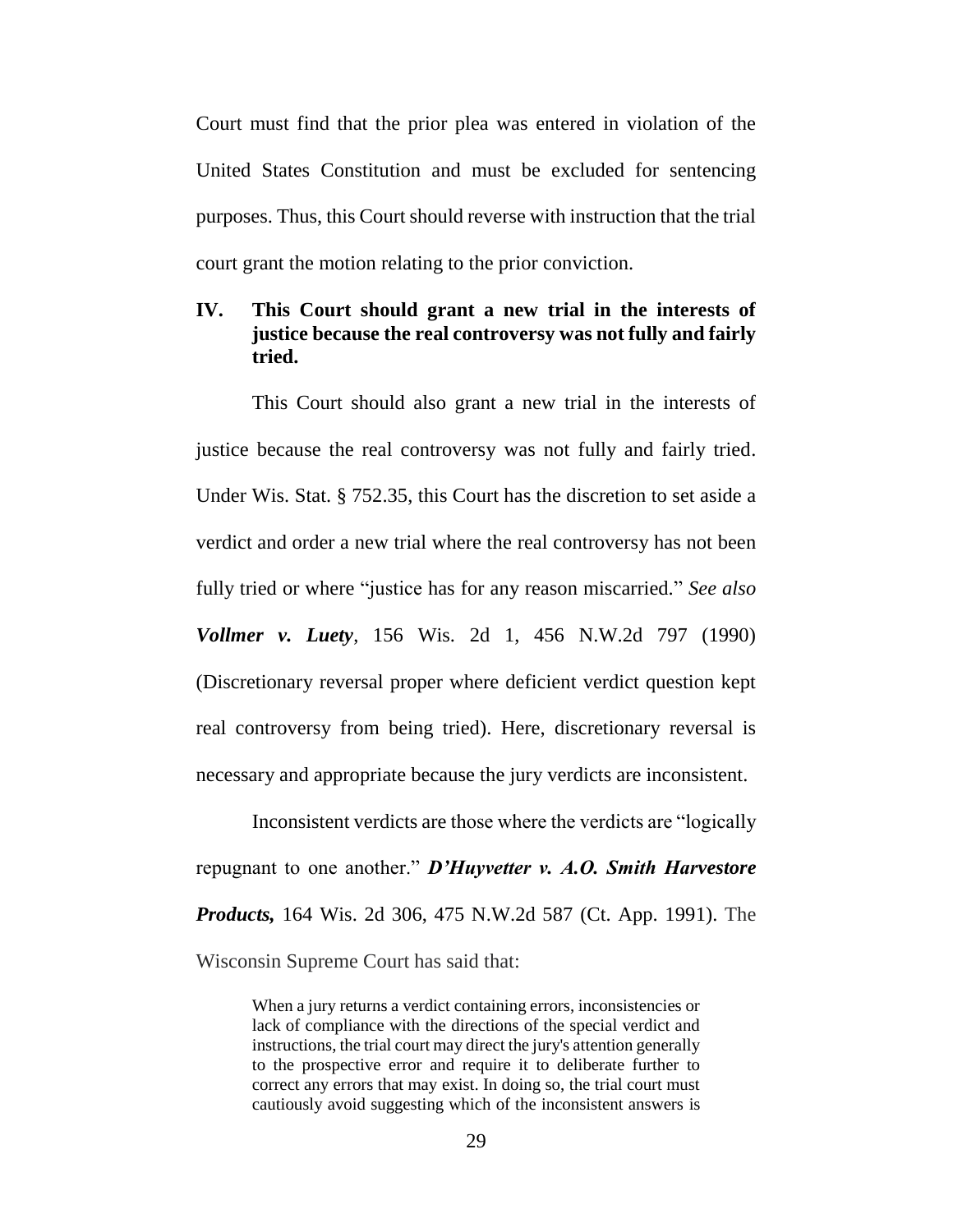the error and must avoid dominating or dictating how an error or inconsistency is to be corrected.

*Westfall v. Kottke*, 110 Wis. 2d 86, 97, 328 N.W.2d 481 (1983). Furthermore, "when a verdict is inconsistent, such verdict, if not timely remedied by reconsideration by the jury, must result in a new trial." *Id***.** at 98.

In this case, the jury's verdicts are unquestionably inconsistent. The only issue in this case was whether or not Mr. McCaskill operated the vehicle. If he did, then he operated a motor vehicle while under the influence of an intoxicant and he did so with a prohibited alcohol concentration. Under different facts it might be possible for a jury to find that a defendant was not under the influence but did operate a vehicle with a prohibited blood alcohol content, but that claim is not possible under the facts of this case. It is undisputed that Mr. McCaskill was very much under the influence of alcohol and that he had a blood alcohol concentration level with which he could not legally drive. His BAC was .263, well above the permissible level, and he was so under the influence that he was not able to get out of the car and walk on his own power. Therefore, if he operated his vehicle for purposes of Wis. Stat.  $\S$  346.63(1)(a), he operated it for purposes of Wis. Stat.  $\S$  346.63(1)(b).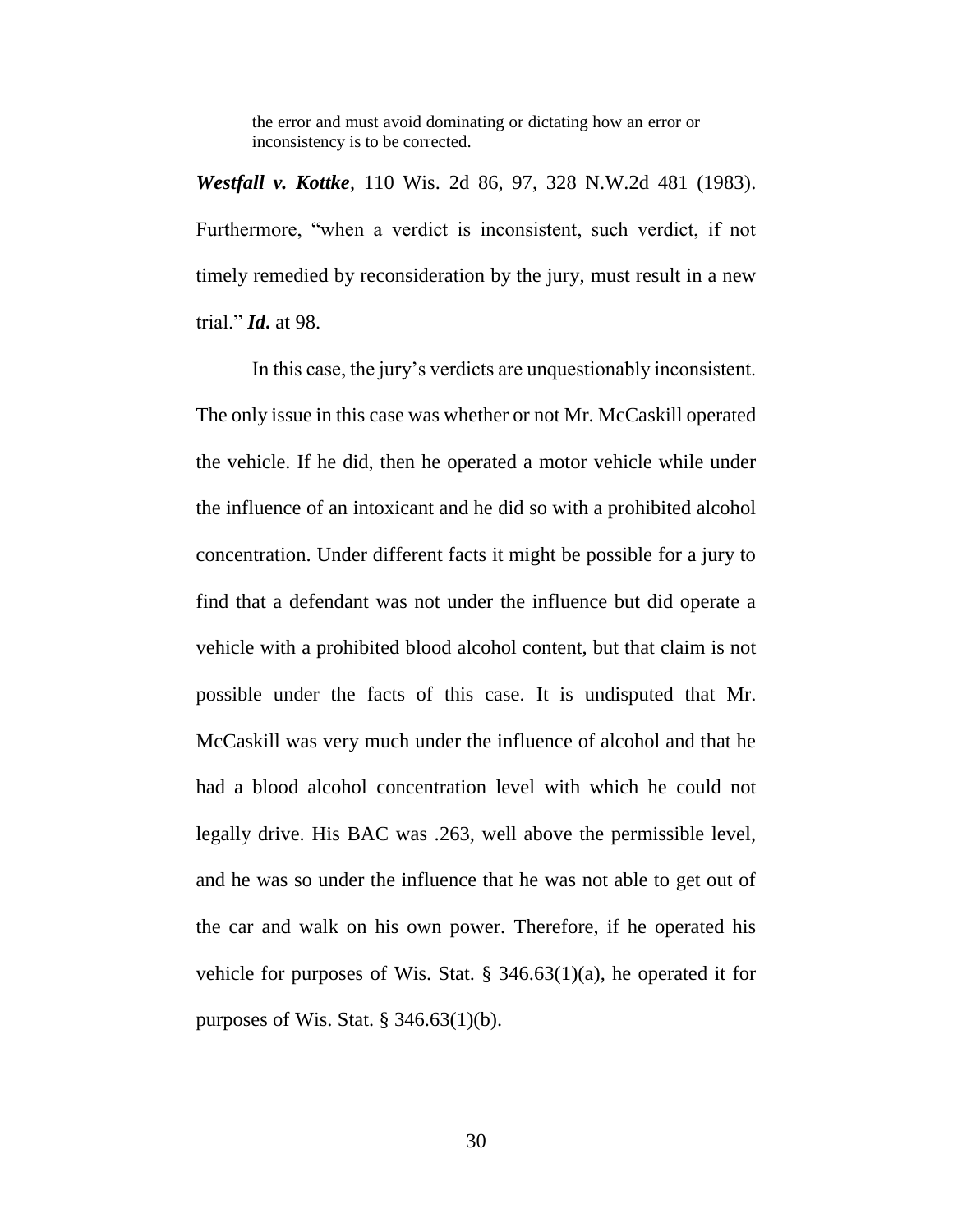The parties and the court noted the inconsistency after the verdict, but failed to remedy the deficiency as required by law. In fact, the court noted that the jury had "worked longer than the actual trial on this (verdict)." (34:8). Therefore, it is clear that the jury had difficulty reaching a verdict and split the difference by convicting on one count of operating a motor vehicle with a prohibited alcohol concentration, pursuant to Wis. Stat. § 346.63(1)(b) but acquitting of one count of operating a motor vehicle while under the influence of an intoxicant, pursuant to Wis. Stat.  $\S$  346.63(1)(a). This the jury could not do as the verdicts are inconsistent and therefore repugnant to one another.

Since the sentences are inconsistent and since the court failed to order the jury to reach a consistent verdict, these facts "must result in a new trial." Because the real controversy has not been fully and fairly tried, this Court should order a new trial.

#### **CONCLUSION**

This Court must reverse Mr. McCaskill's conviction for operating with a prohibited alcohol concentration because there is absolutely no evidence in the record that he ever activated or manipulated any control necessary to put his vehicle in motion. Like the Wisconsin Supreme Court's decision in *State v. Haanstad*, without any such proof, he is guilty at most of sleeping while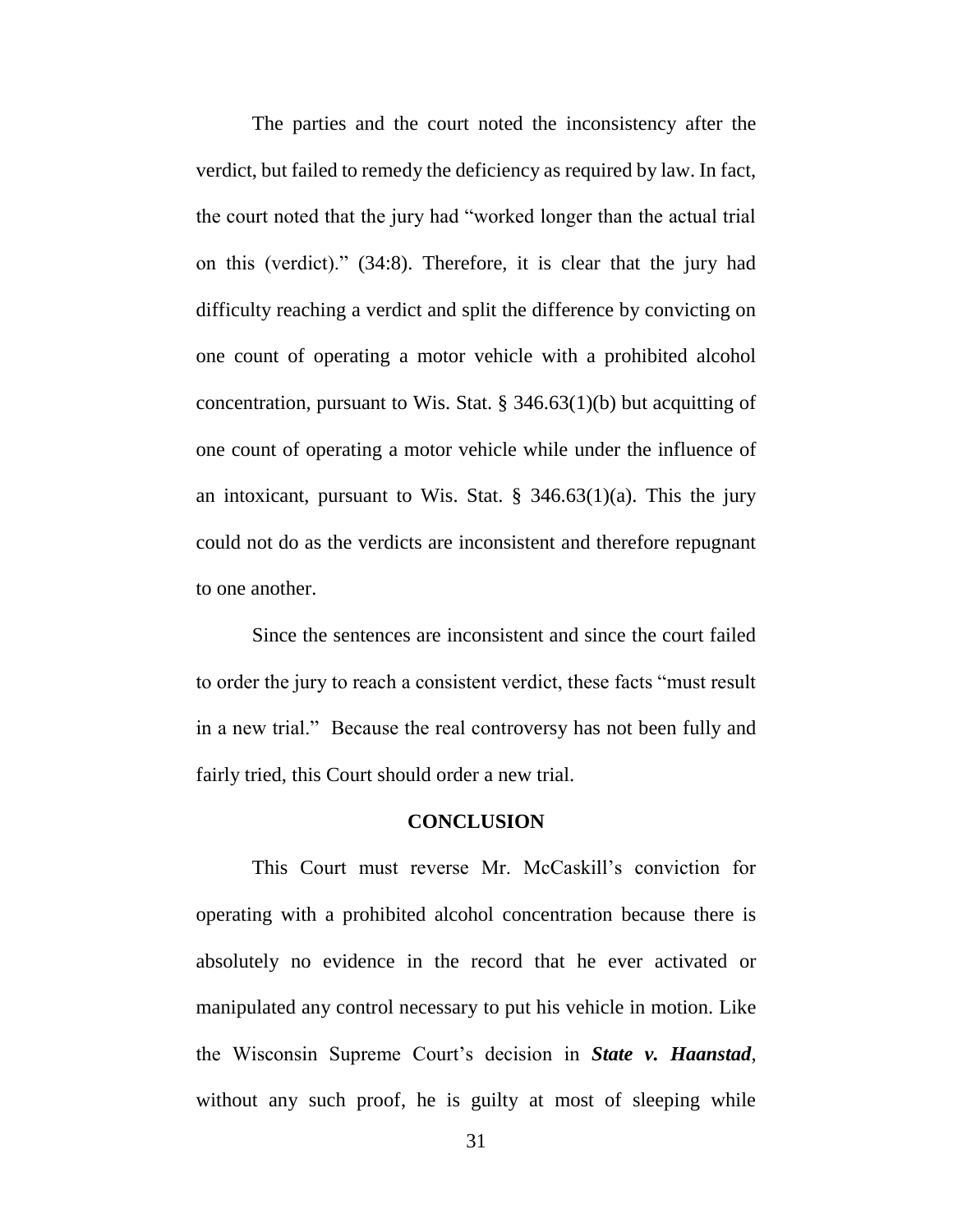intoxicated. For the same reason the evidence was insufficient. Even if he could be convicted, this Court should exclude McCaskill's 2005 conviction for enhancement purposes. The plea in that case was entered in violation of the right to counsel and was not knowing, intelligent, and voluntary. Finally, this Court should grant a new trial in the interests of justice because convicting McCaskill of operating with a prohibited blood alcohol content but acquitting him of operating under the influence is impermissibly inconsistent. If he operated for purposes of one statute then he operated his vehicle for purposes of the other, and the court should have told the jury that it had to reach a consistent verdict. Since the trial court did not do this, this Court should grant a new trial in the interests of justice.

For these reasons, Mark McCaskill, the defendant-appellant, respectfully requests that this Court reverse his conviction for operating a motor vehicle with a prohibited blood alcohol content and order a new trial. McCaskill also requests this Court reverse and grant the motion relating to the collateral attack of his prior offense.

32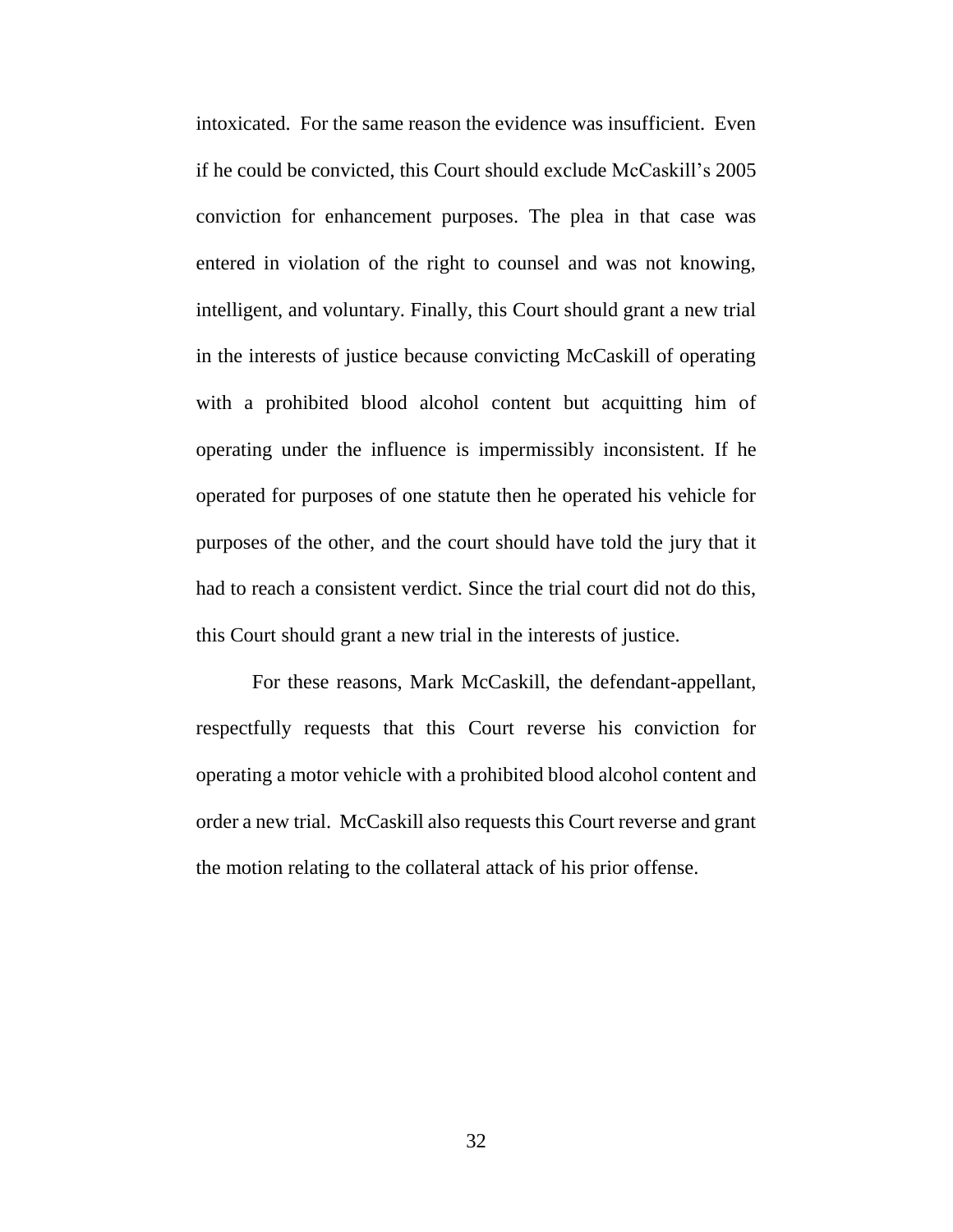Dated at Madison, Wisconsin, \_\_\_\_\_\_\_\_\_\_\_\_\_\_\_, 2015.

Respectfully submitted,

MARK G. MCCASKILL, Defendant-Appellant

TRACEY WOOD & ASSOCIATES One South Pinckney Street, Suite 950 Madison, Wisconsin 53703 (608) 661-6300

\_\_\_\_\_\_\_\_\_\_\_\_\_\_\_\_\_\_\_\_\_\_\_\_\_\_\_

 TRACEY A. WOOD State Bar No. 1020766

| <b>ASSISTED BY:</b> | <b>BRIAN C. FINDLEY</b>      |  |
|---------------------|------------------------------|--|
|                     | <b>State Bar No. 1023299</b> |  |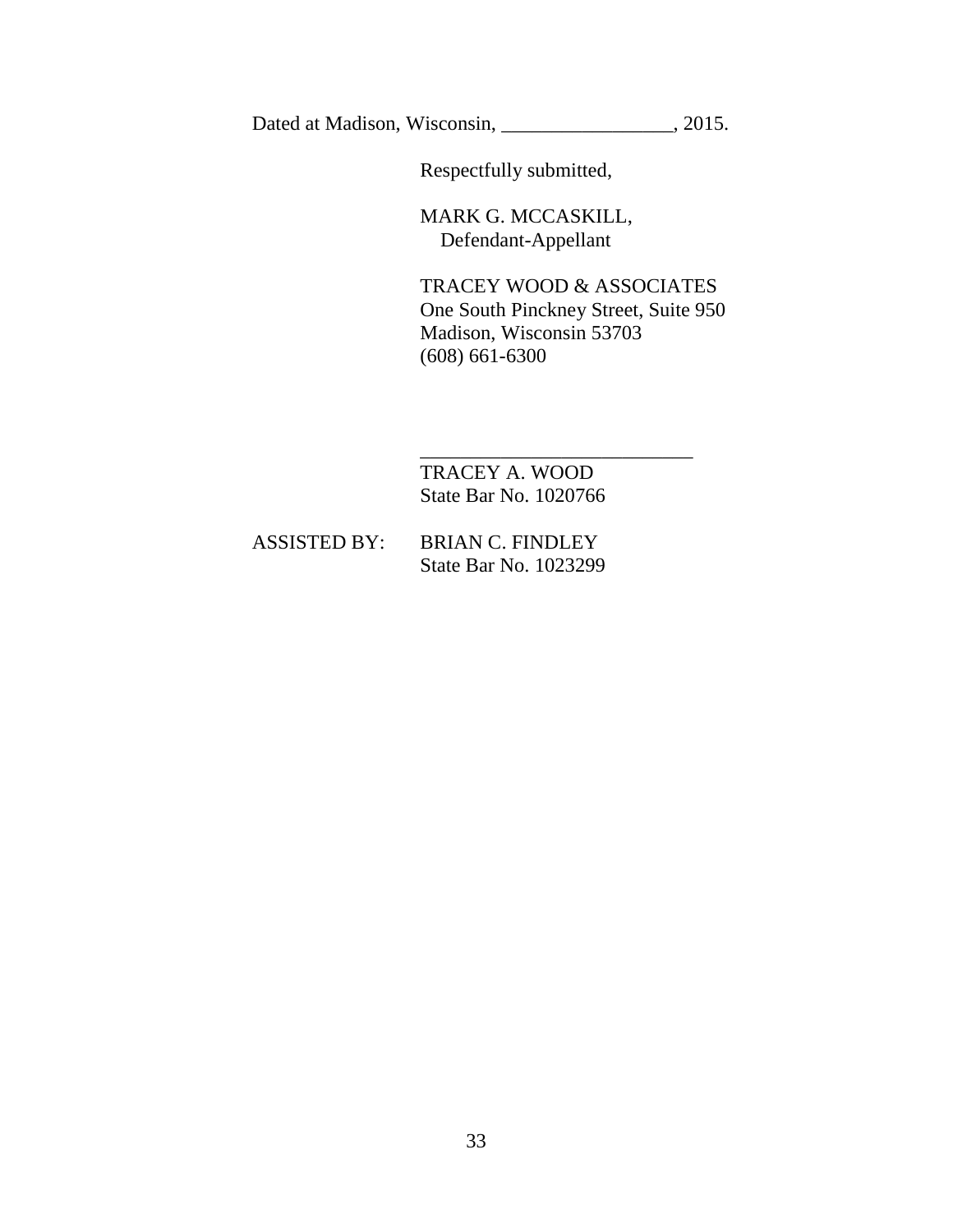#### **CERTIFICATION**

I certify that this brief conforms to the rules contained in s. 809.19(8)(b) and (c) for a brief produced using the following font:

Proportional serif font: Min. printing resolution of 200 dots per inch, 13 point body text, 11 point for quotes and footnotes, leading of min. 2 points, maximum of 60 characters per full line of body text. The length of this brief is 6193 words.

I further certify that the text of the electronic copy of the brief is identical to the text of the paper copy of the brief.

Dated: \_\_\_\_\_\_\_\_\_\_\_\_\_\_\_\_\_\_\_\_\_\_\_\_\_\_\_\_\_\_\_\_\_\_, 2015.

Signed,

TRACEY A. WOOD State Bar No. 1020766

\_\_\_\_\_\_\_\_\_\_\_\_\_\_\_\_\_\_\_\_\_\_\_\_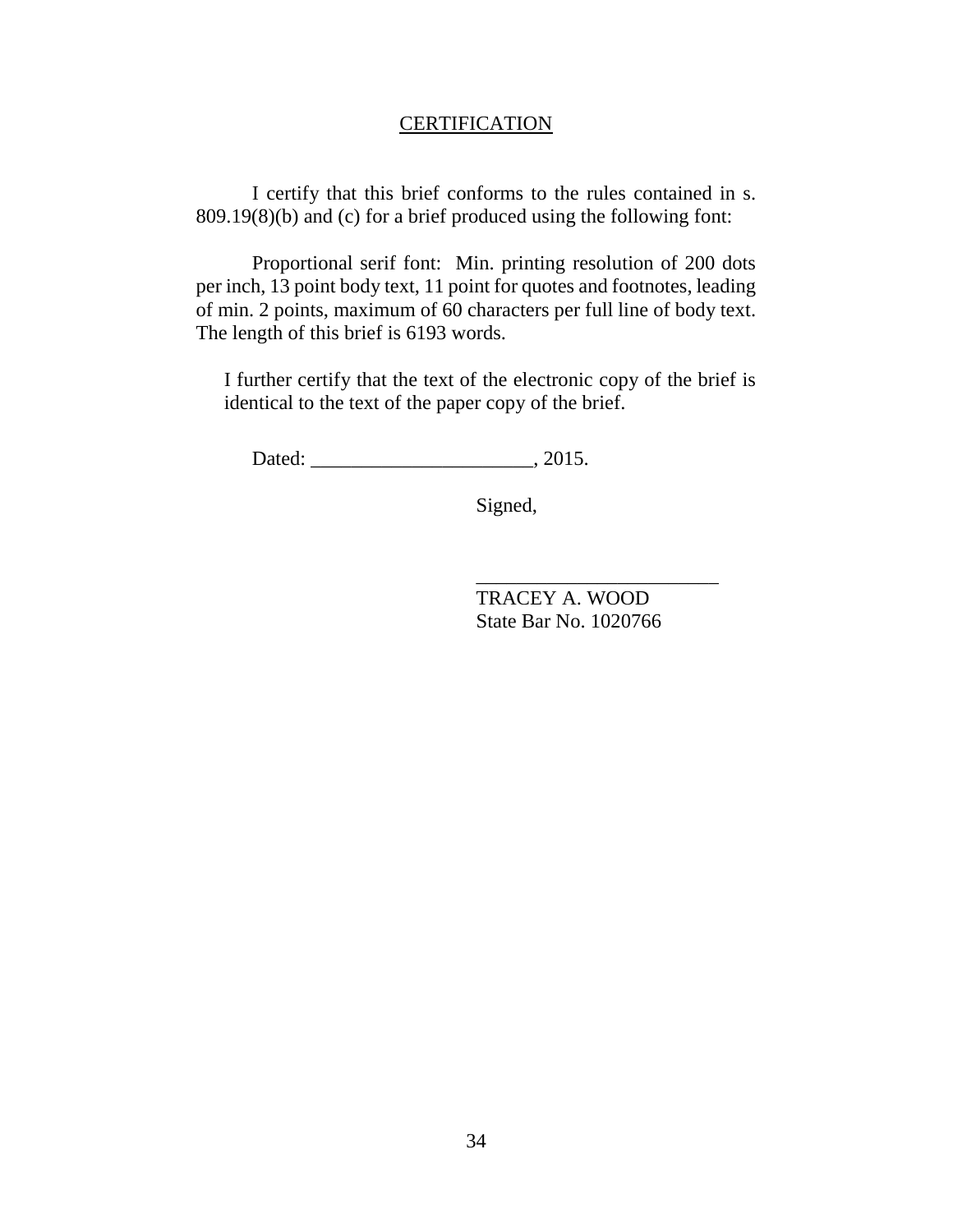#### **CERTIFICATION**

I hereby certify that filed with this brief, either as a separate document or as a part of this brief, is an appendix that complies with § 809.19(2)(a) and that contains, at a minimum:

- (1) a table of contents;
- (2) the findings or opinion of the circuit court;
- (3) a copy of any unpublished opinion cited under s. 809.23  $(3)(a)$  or  $(b)$  and;
- (4) portions of the record essential to an understanding of the issues raised, including oral or written rulings or decisions showing the circuit court's reasoning regarding those issues.

I further certify that if this appeal is taken from a circuit court order or judgment entered in a judicial review of an administrative decision, the appendix contains the findings of fact and conclusions of law, if any, and final decision of the administrative agency.

I further certify that if the record is required by law to be confidential, the portions of the record included in the appendix are reproduced using first names and last initials instead of full names of persons, specifically including juveniles and parents of juveniles, with a notion that the portions of the record have been so reproduced to preserve confidentiality and with appropriate references to the record.

Dated: \_\_\_\_\_\_\_\_\_\_\_\_\_\_\_, 2015.

Signed,

TRACEY A. WOOD State Bar No. 1020766

\_\_\_\_\_\_\_\_\_\_\_\_\_\_\_\_\_\_\_\_\_\_\_\_\_\_\_